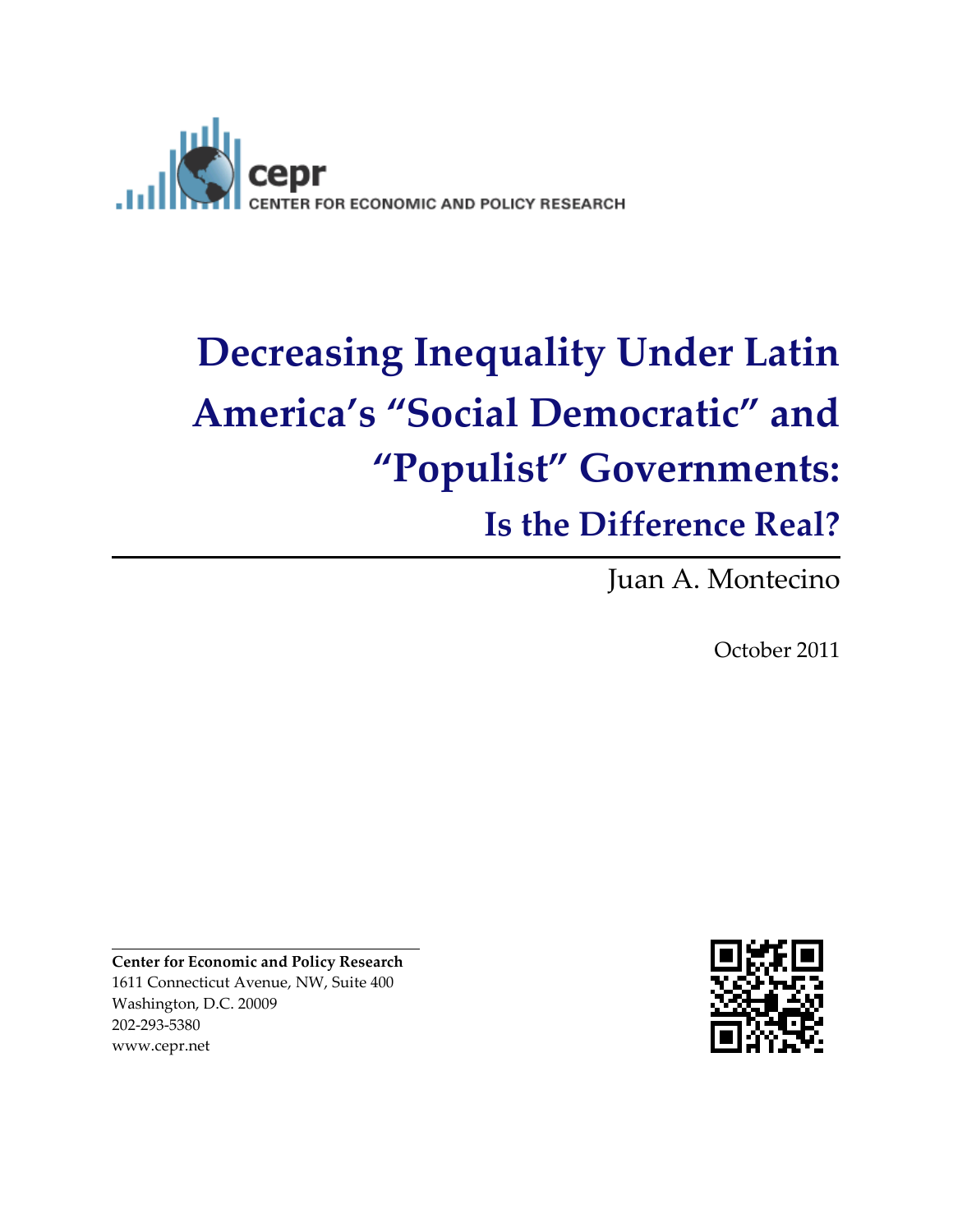# Contents

#### Acknowledgements

The author would like to thank John Schmitt and Mark Weisbrot for comments and suggestions, as well as Darryl McLeod for a helpful discussion and for kindly sharing his data.

#### **About the Author**

Juan Montecino is a Research Assistant at the Center for Economic and Policy Research in Washington, D.C.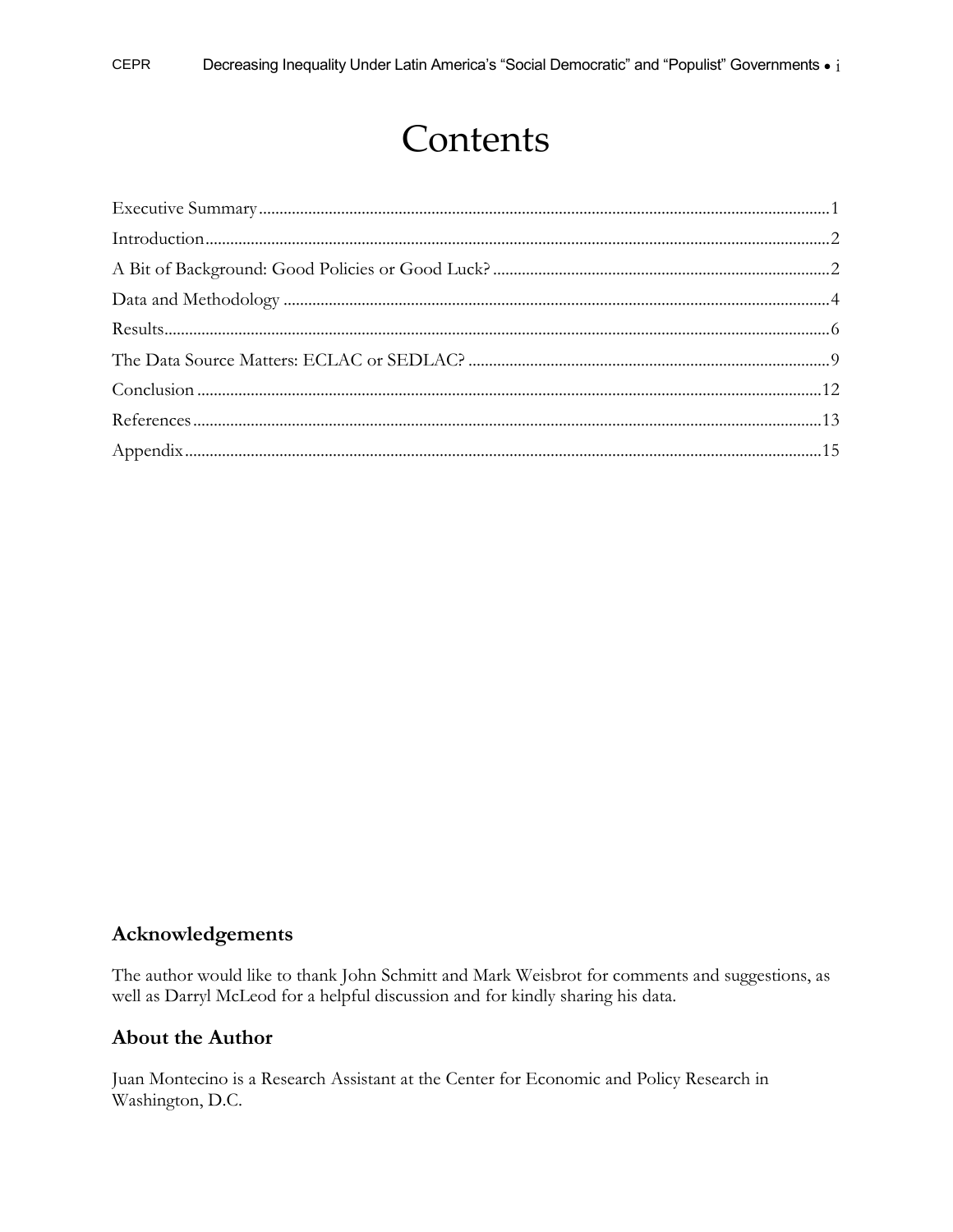### <span id="page-2-0"></span>**Executive Summary**

This paper addresses the claim that the governments of Argentina, Bolivia, Ecuador and Venezuela, Latin America's so-called "left-populist" governments, have failed to effectively reduce inequality in the 2000s and have only benefitted from high commodity prices and other benign external conditions. In particular, it examines the econometric evidence presented by McLeod and Lustig (2011) that the "social democratic" governments of Brazil, Chile and Uruguay were more successful and finds that their original results are highly sensitive to which source of data on income inequality is employed.

Using data from the Socioeconomic Database for Latin America and the Caribbean (SEDLAC), McLeod and Lustig show that after accounting for favorable external conditions, structural determinants of inequality and the impact of historical and institutional factors, Latin America's "social democratic" governments appear to have effectively reduced inequality, while the so-called "left-populist" governments have not. However, this paper finds that conducting the same analysis using data on income inequality from the Economic Commission for Latin America and the Caribbean (ECLAC) yields the exact opposite results: it is the so-called "left-populist" governments that appear to have effectively reduced inequality while the "social-democratic" governments have not.

The marked contrast between these two results suggests that the choice of sources for data on income inequality is not immaterial and that how SEDLAC and ECLAC handle the underlying household income surveys is the likely culprit. The key difference between data from SEDLAC and ECLAC is that the latter corrects for income underreporting—when households in an income survey underreport their true amount of income, thus biasing the measurement of inequality—while the former does not. Because income underreporting is likely more pronounced in wealthier households, failing to adjust for underreporting is expected to lead to a lower and biased estimate of inequality. However, since the actual pattern of underreporting is unknown, adjusting for underreporting often tends to produce estimates of inequality with an upward bias.

<span id="page-2-1"></span>Absent reasonable criteria for favoring one source for data on income inequality over the other, this paper suggests that any econometric results should prove robust to both data sources. The paper also examines other issues surrounding McLeod and Lustig's original approach, including the definitions of the so-called "social democratic" and "left-populist" governments, which are problematic and arguably subjective. Furthermore, the paper also finds econometric evidence that McLeod and Lustig's original model may be misspecified. These problems, together with the sensitivity to the choice of data source, suggest that McLeod and Lustig's results should be regarded with a healthy amount of skepticism and that there is no statistical basis to claim that one type of government was more effective at reducing inequality than the other type.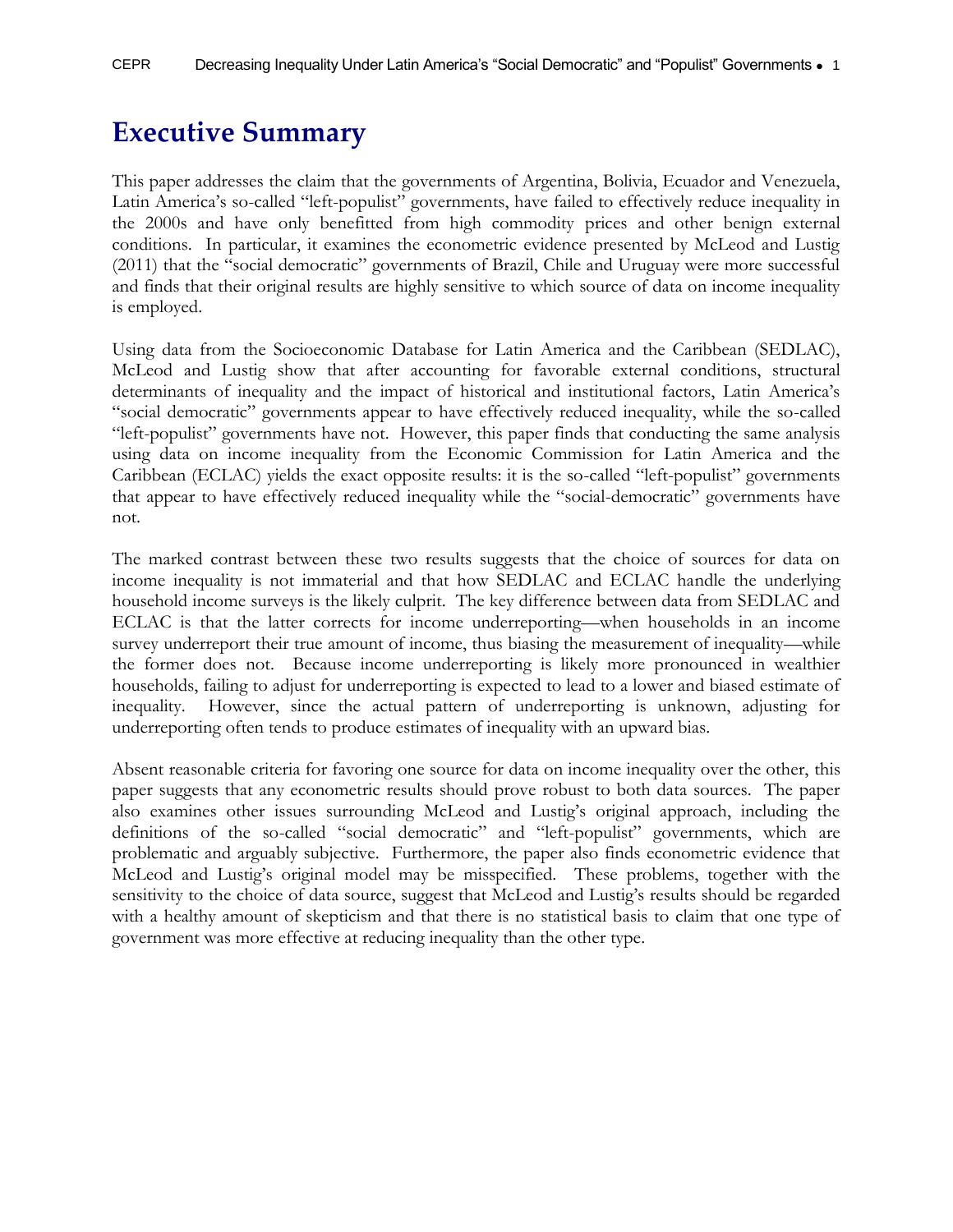### **Introduction**

 $\overline{a}$ 

This paper addresses the claim that the governments of Argentina, Bolivia, Ecuador and Venezuela, Latin America's so-called "left-populist" governments, have failed to effectively reduce inequality in the 2000s and have only benefitted from high commodity prices and other benign external conditions. In particular, it examines the econometric evidence presented by McLeod and Lustig (2011), who test the effectiveness of Latin America's leftist regimes at reducing inequality using data on inequality from the Socioeconomic Database for Latin America and the Caribbean (SEDLAC).<sup>1</sup> McLeod and Lustig show that after accounting for favorable external conditions, structural determinants of inequality and the impact of historical and institutional factors, Latin America's "social democratic" governments—Brazil, Chile and Uruguay—appear to have effectively reduced inequality, while the so-called "left-populist" governments have not.

This paper attempts to reproduce their findings using data from the Economic Commission for Latin America and the Caribbean (ECLAC). The main result that emerges is that the choice of data source matters tremendously. In fact, conducting the same analysis using data from ECLAC, instead of from SEDLAC, leads to the exact opposite results as those reported by McLeod and Lustig: it is the so-called "left-populist" governments that now appear to have most effectively reduced inequality.

The paper proceeds as follows. The first section provides context and a brief summary of the evidence presented by McLeod and Lustig. The second section deals with methodological and data issues. The third presents the results and addresses some relevant econometric issues. The fourth section provides a discussion of the differences between ECLAC and SEDLAC inequality data. The fifth and final section concludes.

### <span id="page-3-0"></span>**A Bit of Background: Good Policies or Good Luck?**

Latin America has undergone major changes throughout the last two decades. Where once authoritarian regimes of one form or another ruled most of the region, democracy has now become the rule rather than the exception. 2 Perhaps more remarkably, beginning around the end of the 1990s, the consolidation of democracy was accompanied by a marked shift to the left of the political spectrum. Starting with the 1998 election of Hugo Chávez in Venezuela, left and center-left governments were repeatedly elected across the region. With the election of Ricardo Lagos in Chile in 2000, Lula da Silva in Brazil in 2002 and then Evo Morales in Bolivia in 2005, by the middle of last decade, the majority of the region was ruled by left of center governments with explicit redistributive platforms.<sup>3</sup>

<sup>1</sup> McLeod and Lustig have presented various versions of this evidence. The current analysis is based on McLeod and Lustig (2011). The other versions are Lustig and McLeod (2009) and Birdsall, Lustig and McLeod (2011).

<sup>2</sup> Of course, the 2009 overthrow of the democratically elected president of Honduras, Mel Zelaya, and the subsequent and ongoing repression provide a sobering exception to this rule.

<sup>3</sup> The other left-of-center governments are the administrations of Nestor Kirchner in Argentina (2003), Tabaré Vázquez in Uruguay (2005), Rafael Correa in Ecuador (2007), and Fernando Lugo in Paraguay (2008).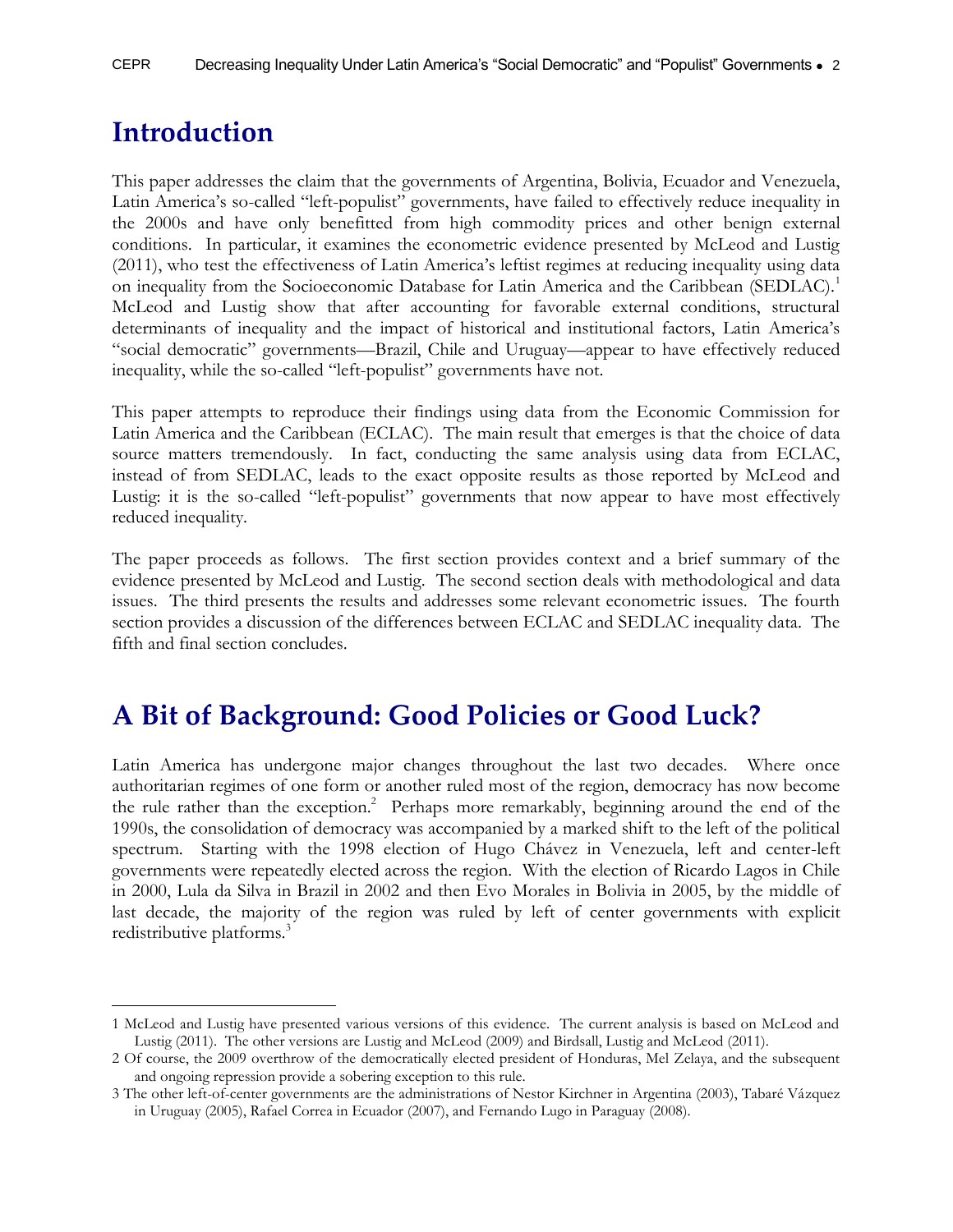As the number of left-of-center governments increased, however, some scholars and commentators began to distinguish between what they saw as two lefts: a moderate left with respect for property rights and market forces, and an "undemocratic" left rooted in the region's populist past.<sup>4</sup> The former, according to these narratives, is modern, technocratic, and delivers on its promises because of well-designed policies. The latter type, on the other hand, has simply benefitted temporarily from a commodity boom and their policies will eventually prove unsustainable.

These changes in the political realm coincided with sustained improvements in social indicators, including significant reductions in inequality in most countries of Latin America.<sup>5</sup> Figure 1 compares the levels of inequality, as measured by the Gini coefficient, for the 2007-2009 period and for 2001-2003. The farther a country appears below (above) the 45-degree line, the more it decreased (increased) inequality between the two periods. Thus, as can be seen below, by the end of last decade most countries for which data is available managed to reduce inequality, and in some cases by considerable amounts.



#### **FIGURE 1 Change in Inequality: 2007-09 vs. 2001-03 (Gini Coefficient)**

Source: The Economic Commission for Latin America and the Caribbean.

 $\overline{a}$ 

The causes behind these widespread improvements, however, are disputed. As McLeod and Lustig observe, this period was also marked by remarkably benign external conditions, as exemplified, for instance, by favorable terms of trade and bountiful inflows of capital from international financial

<sup>4</sup> See Castañeda (2006) for a prominent example of this argument. Another example is, for instance, Vargas Llosa (2007).

<sup>5</sup> For a comprehensive account of social trends in Latin America throughout the last decade see ECLAC (2010). Gasparini and Lustig (2011) provide an overview of trends in inequality.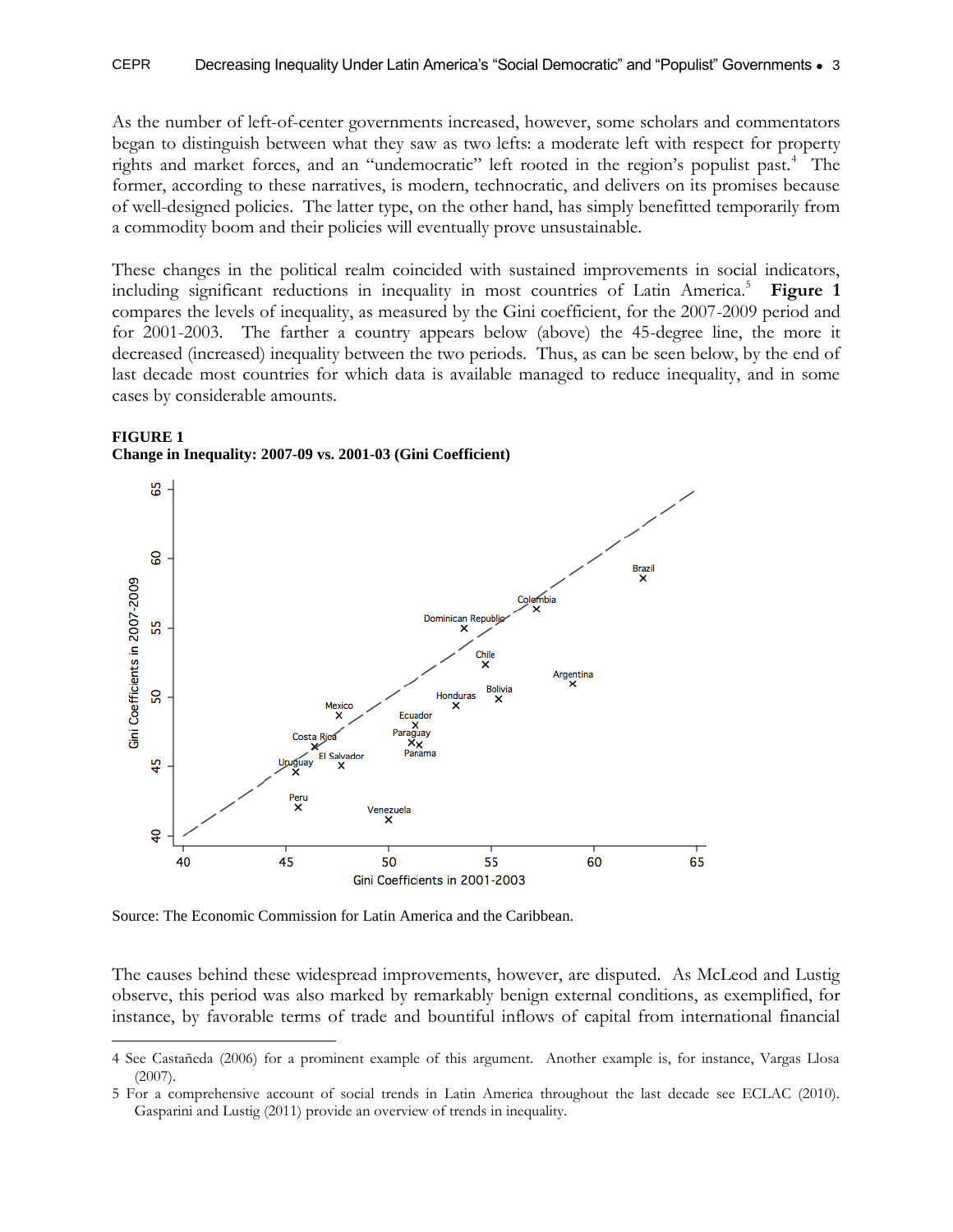markets. Thus, it is far from clear if these improvements were, in McLeod and Lustig's words, the result of good policy or simply good luck, or if the countries with left of center governments did significantly better than the rest.

In order to disentangle these various effects, McLeod and Lustig setup a formal econometric framework to test the effectiveness at reducing inequality of both social democratic and so-called "left-populist" governments. Using data from SEDLAC, their results suggest that after accounting for unobserved country-specific fixed-effects and controlling for a variety of different factors, the "left-populist" governments no longer appear to have had a statistically significant effect on inequality.

Furthermore, on the basis of their fixed-effects framework, discussed in detail below, they also conclude that the decreases in inequality in the "left-populist" countries should be interpreted as returns to historical norms while the decreases in the social democratic countries represent a historic "break from the past." However, as we will see below, these results are highly sensitive to the choice of data source and, in the absence of compelling criteria for choosing one over the other, any conclusions should be regarded with a healthy amount of skepticism.

### <span id="page-5-0"></span>**Data and Methodology**

 $\overline{a}$ 

One of the main problems surrounding data on inequality in many countries is that the household surveys on which they are based are often intermittent and seldom conducted on an annual basis.<sup>6</sup> As such, time series with observations for each year and going back enough time to be useful are rarely available. To deal with this problem, I follow McLeod and Lustig (2011) and conduct the analysis using 3-year periods, covering 1989 through 2009.<sup>7</sup> This approach allows the construction of a near uninterrupted panel dataset.

It is worth noting that unlike McLeod and Lustig's original analysis, my period ranges from 1989 to 2009 (instead of 1988-2008). The main advantage of this alternate time period is that it allows the inclusion of updated ECLAC inequality data for Venezuela, which is available up to 2009. Including the latest available data is especially important considering that Venezuela's measured inequality fell dramatically between 2007 and 2009. Unfortunately, the SEDLAC data, on which McLeod and Lustig's original results were based, does not have observations for Venezuela after 2006, meaning that their assessment of the effectiveness of "left-populist" regimes at reducing inequality missed out on arguably the most important time period for Venezuela—one of their four key "left-populist" regimes.

The CEPAL Gini coefficient numbers were chosen to be representative of the 3-year period. If available, the value for the middle year of the period was chosen and if it wasn't available the last year of the period was chosen instead. If neither the middle nor the last year were available, then the

<sup>6</sup> To this, of course, I should add the myriad of other problems surrounding household survey design and implementation in Latin America and limitations regarding their comparability between countries and across time. For useful surveys of these issues see, for instance, SEDLAC (2010) and Székely and Hilgert (1999).

<sup>7</sup> For example, period 1 covers 1989 through 1991, period 2 covers 1992 through 1994 and so on.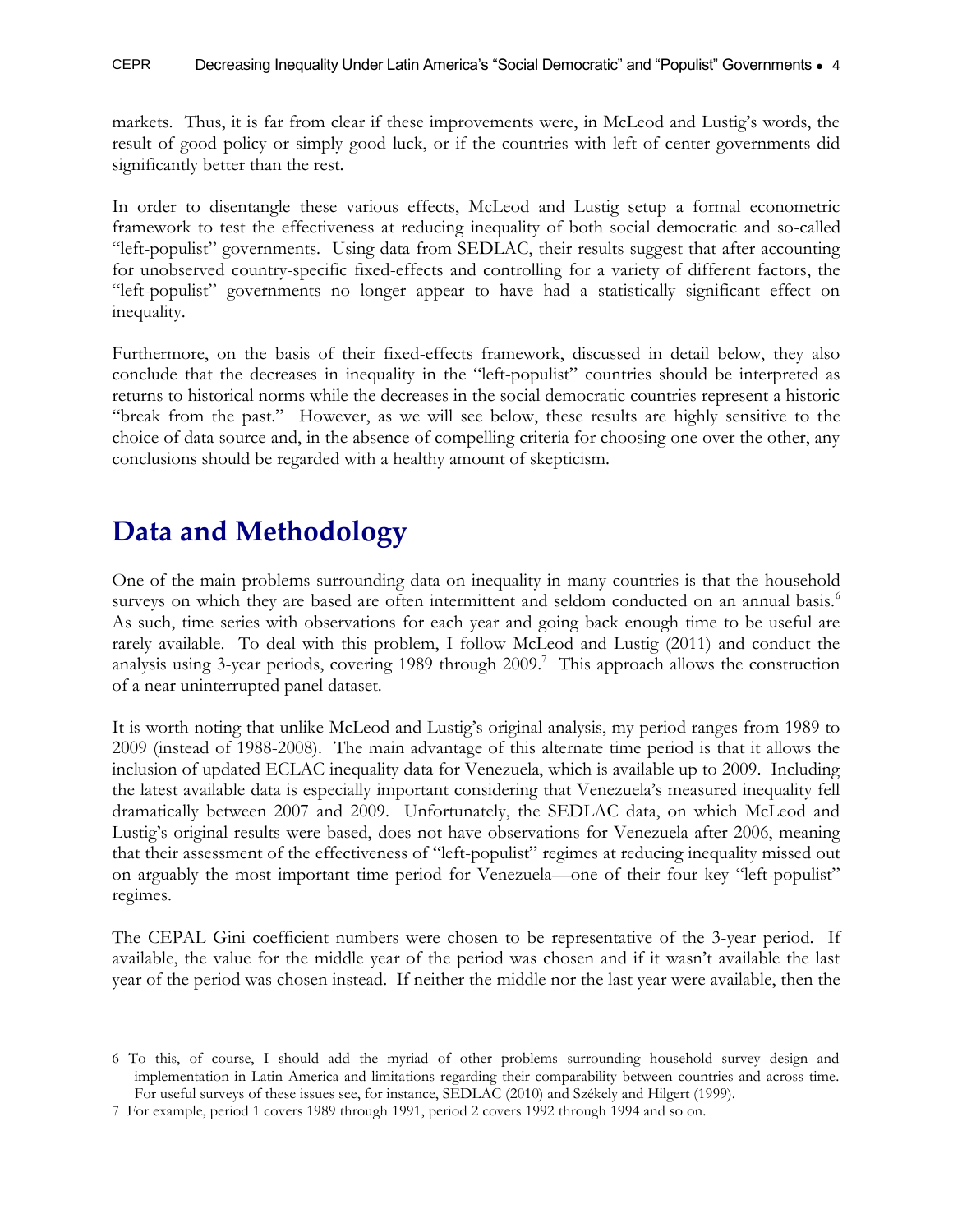first year of the 3-year period was chosen. The rest of the explanatory variables, with the only exception of the political regime variables, are averages over each 3-year period.

The main explanatory variables of interest, the cumulative years in power of social democratic and "left-populist" governments, were constructed using McLeod and Lustig's methodology, which is based on the political regime typology discussed in Kaufman (2007). These variables count the cumulative number of "effective" years in power for each type of leftist government, or in other words, they count each year *after* the first in office. This captures the idea that any policies implemented by a particular government wouldn't take effect right away.

| <b>Cumulative Effective Years in Power by Regime Type</b> |                 |                 |                 |                 |  |  |  |  |  |  |
|-----------------------------------------------------------|-----------------|-----------------|-----------------|-----------------|--|--|--|--|--|--|
|                                                           | Period 4        | Period 5        | Period 6        | Period 7        |  |  |  |  |  |  |
|                                                           | $(1998 - 2000)$ | $(2001 - 2003)$ | $(2004 - 2006)$ | $(2007 - 2009)$ |  |  |  |  |  |  |
| "Left-Populist"                                           |                 |                 |                 |                 |  |  |  |  |  |  |
| Argentina                                                 | 0               | 0               | 3               | 6               |  |  |  |  |  |  |
| <b>Bolivia</b>                                            | $\theta$        | 0               | 0               | 3               |  |  |  |  |  |  |
| Ecuador                                                   | 0               | 0               | 0               | 2               |  |  |  |  |  |  |
| Venezuela                                                 |                 | 4               |                 | 10              |  |  |  |  |  |  |
| <b>Social Democratic</b>                                  |                 |                 |                 |                 |  |  |  |  |  |  |
| <b>Brazil</b>                                             | 0               | 0               | 3               | 6               |  |  |  |  |  |  |
| Chile                                                     | $\theta$        |                 | 6               | 9               |  |  |  |  |  |  |
| Uruguay                                                   |                 |                 |                 |                 |  |  |  |  |  |  |

**TABLE 1 Cumulative Effective Years in Power by Regime Type**

Source: Author's calculations based on McLeod and Lustig (2011) and Kaufman (2007).

**Table 1** shows the cumulative years in power of each regime type. Venezuela's Hugo Chávez became the first of the new left leaders elected in Latin America in December 1998 and assumed power in February 1999. As such, Venezuela receives one effective year in power for the "leftpopulist" category in period 4, which spans 1998 to 2000. Similarly, under this typology the election of Chile's Ricardo Lagos in 2000 marks Chile's turn to the left and the social democratic category registers three cumulative effective years in period 5.

It should be mentioned that this typology of Latin American leftist regimes should be considered cautiously. For instance, classifying Chile as social democratic beginning with the election of socialist Ricardo Lagos is problematic and debatable considering the political continuity between his administration and his predecessor's, Eduardo Frei. Chile's turn to the left, in other words, could arguably have begun much earlier with the defeat of General Pinochet during the plebiscite of 1988 and the Concertación's first transitional administration of Patricio Alwyn. Similarly in Brazil, Lula da Silva's predecessor, Fernando Henrique Cardoso, could also qualify as a social democrat.

Following McLeod and Lustig, I run a panel regression with country and time-fixed effects of the form,

$$
Gini_{it} = SD_{it} \cdot \beta_1 + LP_{it} \cdot \beta_2 + x_{it} \cdot \beta + u_i + v_t + \varepsilon_{it}
$$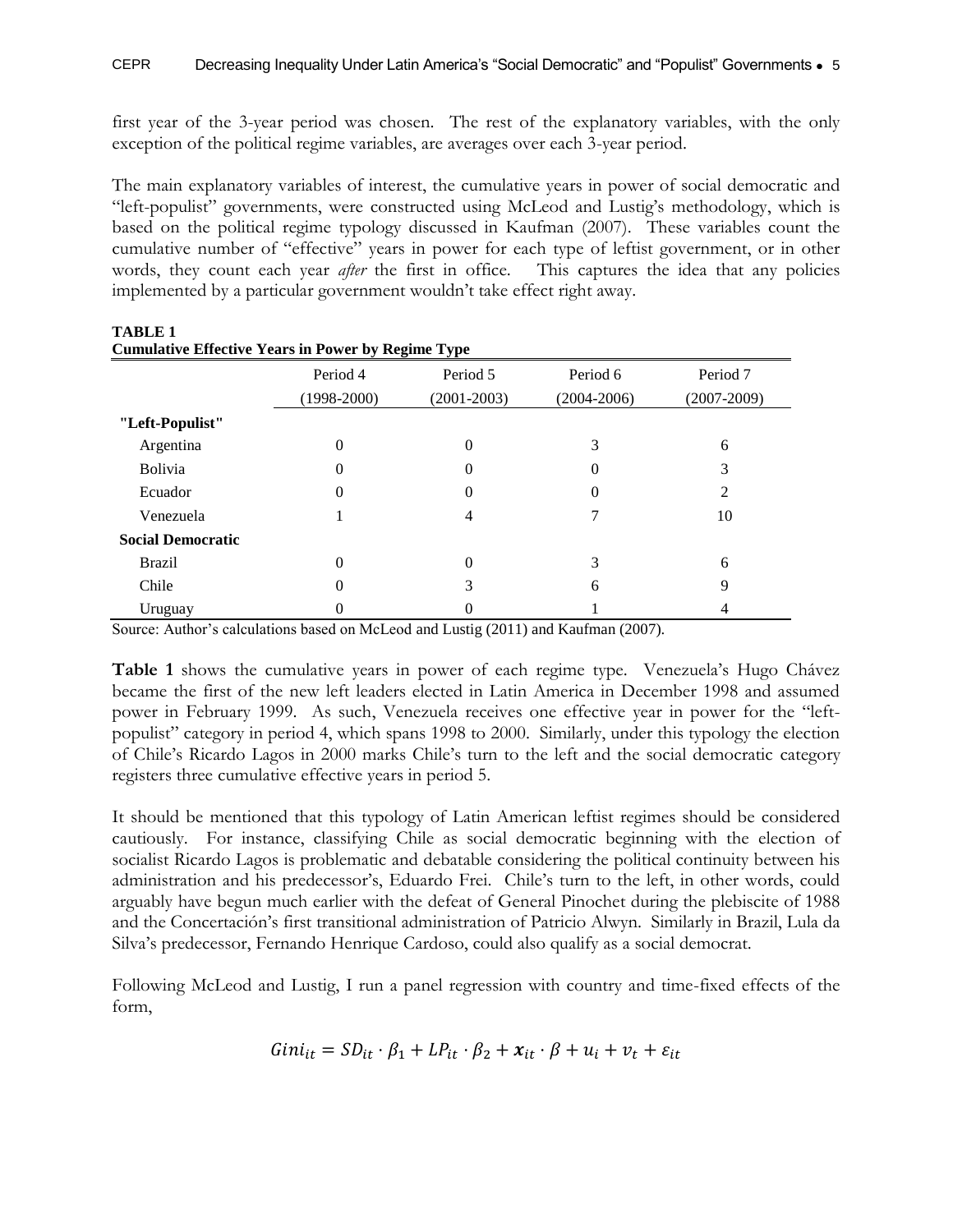where  $SD_{it}$  and  $LP_{it}$  are the cumulative effective years in power of social democratic and "leftpopulist" regimes, respectively, in country i during period t;  $x_{it}$  is a vector of control variables, described below;  $u_i$  is the country-specific intercept or fixed-effect of each country i;  $v_t$  are timedummies; and  $\varepsilon_{it}$  is an independent and identically distributed error term.

The fixed country effects control for unobserved time invariant differences between countries, while the time-dummies control for unobserved effects that vary across time. The fixed-effects capture the notion that there are deep historical and institutional factors in each country that determine the level of inequality while the latter takes into account the possibility of external shocks influencing inequality across the entire region. To capture the structural impact of the level of development on inequality, the regressions also control for each country's level of GDP per capita. In order to examine the extent to which the changes in inequality were driven by favorable external conditions, the regressions also include a measure of the terms of trade, as well as the size of merchandise exports as share of GDP and fuel exports as a share of total merchandise trade.

### <span id="page-7-0"></span>**Results**

**Table 2** shows the results of the regression analysis using data from ECLAC instead of from SEDLAC.<sup>8</sup> As can be seen in the table, the main results that emerge from the regression analysis is that the so-called "left-populist" regimes appear to have significantly reduced inequality while the social democratic ones did not; and these results are robust across several different specifications. The estimates suggest that after controlling for structural, external and unobserved country-specific factors, "left-populist" governments effectively reduced the Gini coefficient by between 0.47 and 0.65 percentage points per cumulative year in office.

The five regressions, shown in columns (1) through (5), match McLeod and Lustig's original specifications, which are shown in the **Appendix**. It is worth mentioning that in their original analysis using SEDLAC data, much of the significance of the social democratic regime variables hinged on the exclusion of Uruguay. This is problematic considering that Uruguay is one of only three social democratic governments in the sample. Nevertheless, in order to match their original specifications, Uruguay is excluded from the analysis in the regressions in columns (1) through (4) and is included in the last regression in column (5).

Column (1) shows the results of the regression without the control variables, with the Gini coefficient as a function of only the cumulative years in power of social democratic and "leftpopulist" regimes and the level of real GDP per capita in purchasing power parity terms. The coefficient on the "left-populist" cumulative years in power variable is negative indicating that "leftpopulist" governments are associated with reduced inequality; and it is statistically significant at the 5 percent level. Log real GDP per capita is also negative and significant, consistent with the idea that more developed countries tend to have lower structural levels of inequality.

 $\overline{a}$ 

<sup>8</sup> Summary statistics are provided in the Appendix.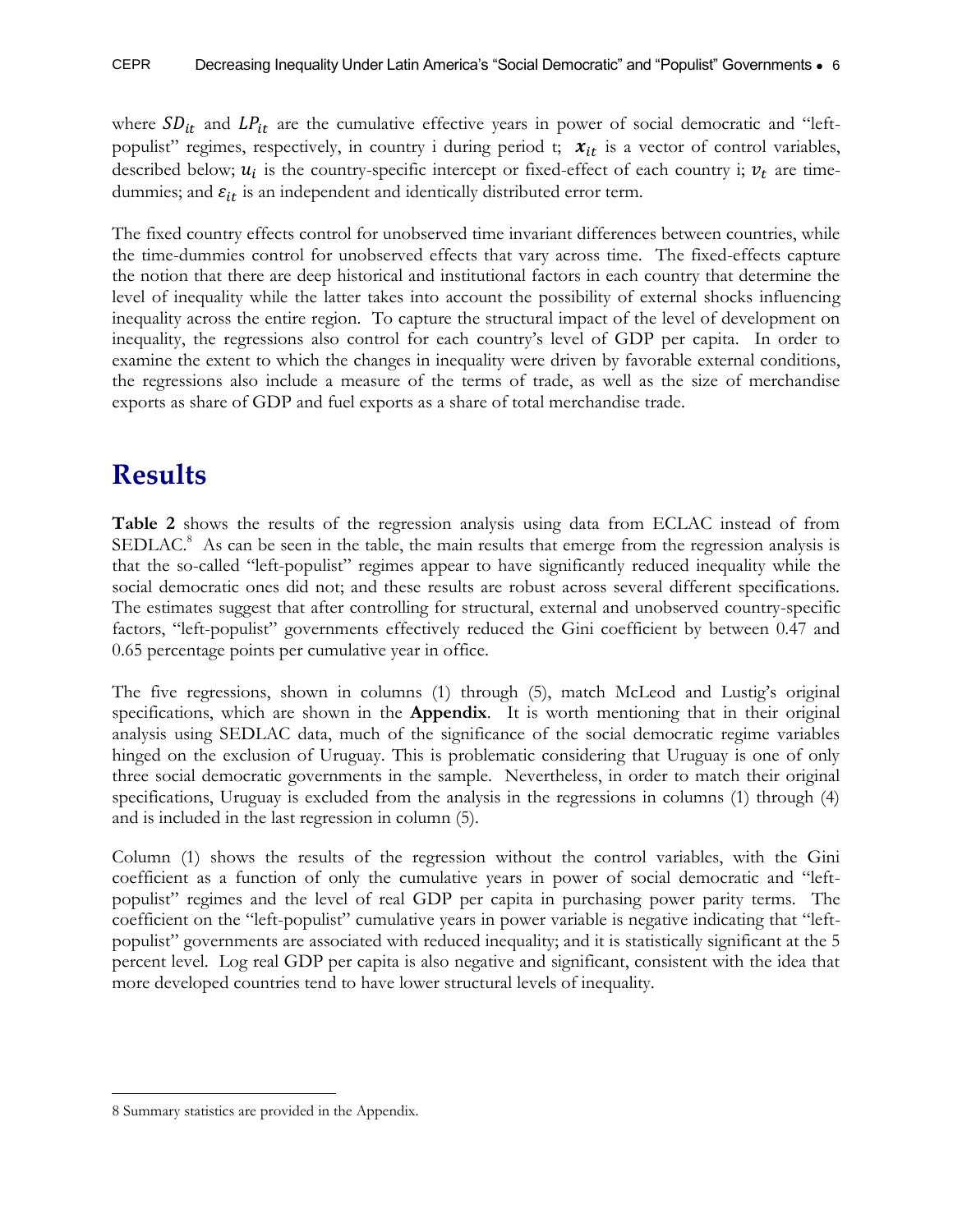| GIIII COCHICIEIII NEGLESSIOII NESUIIS           |              |              |              |              |              |
|-------------------------------------------------|--------------|--------------|--------------|--------------|--------------|
|                                                 | (1)          | (2)          | (3)          | (4)          | (5)          |
| <b>VARIABLES</b>                                | <b>ECLAC</b> | <b>ECLAC</b> | <b>ECLAC</b> | <b>ECLAC</b> | <b>ECLAC</b> |
| SD Years in Power                               |              |              | $-0.672$     | $-0.758$     |              |
|                                                 |              |              | (0.538)      | (0.448)      |              |
| SD Cumulative Years in Power                    | $-0.130$     | $-0.218$     |              |              | $-0.305$     |
|                                                 | (0.175)      | (0.167)      |              |              | (0.217)      |
| LP Years in Power                               |              |              | $-0.499$     | $-0.898***$  |              |
|                                                 |              |              | (0.305)      | (0.291)      |              |
| LP Cumulative Years in Power                    | $-0.472**$   | $-0.648***$  |              |              | $-0.648***$  |
|                                                 | (0.175)      | (0.136)      |              |              | (0.210)      |
| Government Consumption (log % of GDP)           |              | 4.348***     |              | 4.295***     | 4.496***     |
|                                                 |              | (1.023)      |              | (1.040)      | (1.185)      |
| Social Spending (log % of GDP)                  |              | $-2.577$     |              | $-2.596$     | $-2.821$     |
|                                                 |              | (1.772)      |              | (1.856)      | (1.821)      |
| Log Real GDP per capita (2005 PPP dollars)      | $-7.678*$    | $-7.554*$    | $-9.261**$   | $-10.048**$  | $-10.038**$  |
|                                                 | (4.066)      | (3.670)      | (3.829)      | (3.744)      | (3.749)      |
| Inflation Rate (Average CPI)                    |              | 0.018        |              |              | 0.029        |
|                                                 |              | (0.074)      |              |              | (0.076)      |
| Log Terms of Trade Index                        |              |              | $-2.727$     | $-3.658**$   | $-1.301$     |
|                                                 |              |              | (2.098)      | (1.631)      | (1.646)      |
| Remittances/GDP                                 |              |              | $-0.219$     | $-0.178$     | $-0.119$     |
|                                                 |              |              | (0.178)      | (0.187)      | (0.182)      |
| Log Merchandise Exports (% of GDP)              |              |              | $-0.026$     | $-0.335$     | $-0.770$     |
|                                                 |              |              | (1.856)      | (1.829)      | (1.836)      |
| Fuel Exports (Log Share of Merchandise)         |              |              | 0.479        | $0.627*$     | 0.532        |
|                                                 |              |              | (0.340)      | (0.340)      | (0.312)      |
| Constant                                        | 116.8***     | 111.2***     | 142.3***     | 149.7***     | 140.1***     |
|                                                 | (34.995)     | (32.744)     | (30.530)     | (31.766)     | (33.702)     |
|                                                 |              |              |              |              |              |
| <b>Observations</b>                             | 103          | 98           | 101          | 96           | 99           |
| Number of Countries                             | 17           | 17           | 17           | 17           | 18           |
| Time Dummies?                                   | Yes          | Yes          | Yes          | Yes          | Yes          |
| R-Squared: Within                               | 0.291        | 0.358        | 0.304        | 0.378        | 0.385        |
| Time Dummies Joint Significance $(p > 0)$       | 0.068        | 0.410        | 0.055        | 0.035        | 0.075        |
| Wooldridge Panel Autocorrelation Test $(p > 0)$ | 0.084        | 0.028        | 0.046        | 0.035        | 0.078        |
| Robust standard errors in parentheses           |              |              |              |              |              |

#### **TABLE 2 Gini Coefficient Regression Results<sup>a</sup>**

Robust standard errors in parentheses

\*\*\* p<0.01, \*\* p<0.05, \* p<0.1

Note: Columns (1) through (5) correspond to columns 1.4 through 1.8 in Table 2, page 19 of McLeod and Lustig (2011). McLeod and Lustig's original results are reproduced in full in the Appendix.

 $a^{i}$  Following McLeod and Lustig, Uruguay is excluded from the analysis in (1) through (4) and only included in (5).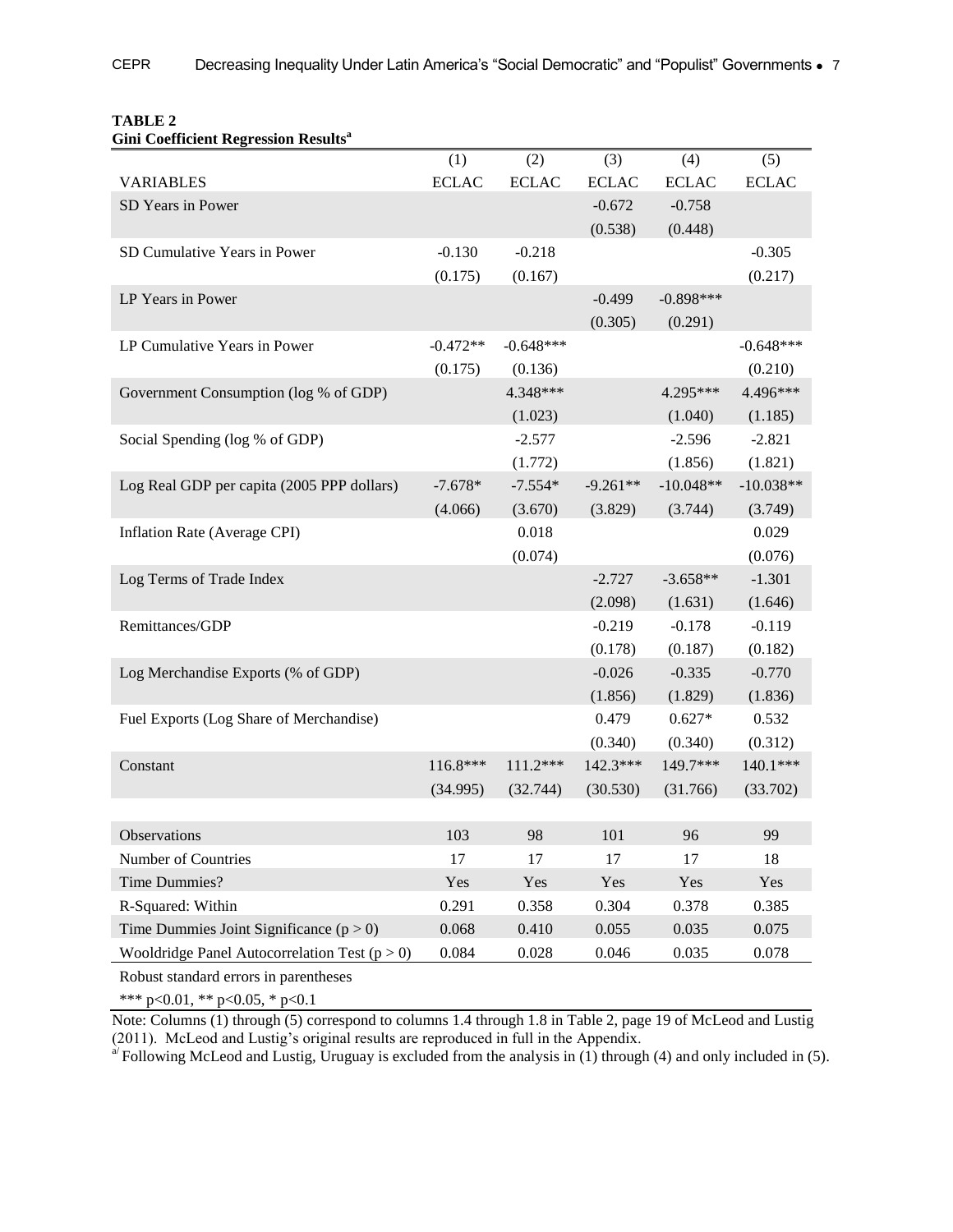By contrast, the coefficient on the cumulative years of power for "social democratic" governments is not significant. Thus, the results for this regression, for both of these variables, are the opposite of what McLeod and Lustig found.

Following McLeod and Lustig's specifications, the regression in column (2) introduces controls for the level of government consumption, public social spending and the rate of inflation.<sup>9</sup> As can be seen above, "left-populist" regimes now appear to have had an even larger effect on reducing inequality than in the first regression, and are significant at the 1 percent level. The coefficient on social spending as a percent of GDP is negative, as expected, though not statistically significant. Government consumption appears highly regressive and significant at the 1 percent level.

It is worth noting that the use of government consumption and social spending as control variables in these regressions is highly questionable, since these are likely to be important channels through which governments that intend to reduce inequality may do so. Although this regression shows government consumption to be regressive, the opposite was found to be true when looking only at "left-populist" governments; and social spending was found to be correlated with reduced inequality for both "social democratic" and "left-populist" governments.<sup>10</sup>

Columns (3) and (4) show the results from using alternate regime variables and controlling for the terms of trade, remittances, merchandise exports and the fuel share of exports. Instead of the cumulative years in power of each regime type, the alternate regime variables count the number of years in power *per period*.<sup>11</sup> As can be seen above, the alternate regime variable is less robust than the cumulative years in power. While neither the "left-populist" nor the social democratic governments appear significant in regression (3), the results change significantly after controlling for the level of government consumption and social spending in regression (4). The coefficient on the alternate "left-populist" variable is now almost twice as large and more statistically significant than in regression (1). These large differences between (3) and (4) suggest that the alternate regime variables are likely not very reliable and that the cumulative years in power provide a better measure.

The regression in column (5) uses the original cumulative years in power variables and controls for the level of real GDP per capita, the rate of inflation, the terms of trade, remittances, merchandise exports as a share of GDP and the fuel share of exports. As can be seen in the table, the coefficient on the "left-populist" variable is significant at the 1 percent level and the same as the estimate in regression (2). The "social democratic" regime variable is not significant, once again reversing the results of McCleod and Lustig.

Finally, the control variables meant to capture the impact of external conditions do not appear very robust. As can be seen in the table, the terms of trade variable has the expected negative sign in (3) through (5) but is only significant in (4). Similarly, the variable for the fuel share of merchandise exports appears consistently positive—in line with theories about the so-called "resource curse" but is only significant in (4) and only at the 10 percent level. Remittances flows and merchandise

 $\overline{a}$ 

<sup>9</sup> Because data on social spending in Venezuela was not available for 2009, a two-year average was used for period 7 instead of the regular three-year averages.

<sup>10</sup> Author's calculations. This is in line with McLeod and Lustigs's earlier results from McLeod and Lustig (2009).

<sup>11</sup> For example, the alternate social democratic variable records 3 years in period 7 for Chile, instead of 9 years in the cumulative variable.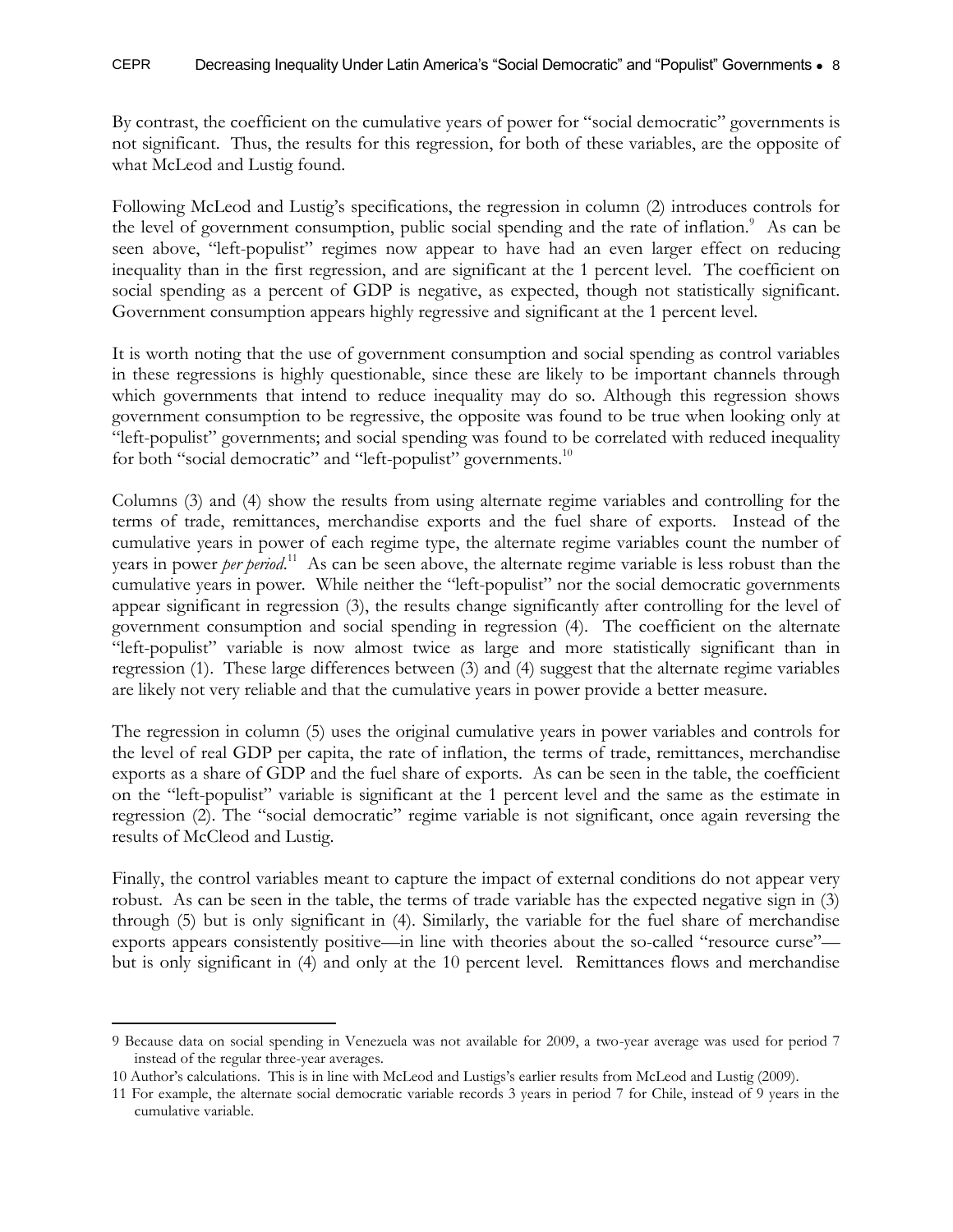exports as a share of GDP both have the expected negative signs but neither appears statistically significant in any of the specifications.

One common problem associated with the analysis of time-series data is the possibility of serial correlation in the error term, when the model's disturbances are correlated across time. Serial correlation violates the assumption that the model's disturbances are random and non-correlated with each other, rendering the estimated coefficients inefficient and leading to unreliably lower standard errors in the regression. In other words, if serial correlation is a problem, variables will tend to appear more statistically significant than they actually are and one may be inclined to reject the null hypothesis that the coefficients are significantly different from zero when perhaps one should not.

To assess if serial correlation is a problem I use a panel data serial correlation test discussed by Wooldridge (2002) and implemented by Drukker (2003). The test is based on Wooldridge's insight that if the model does not exhibit serial correlation, then regressing the residuals from a regression of the model's first difference on the lagged residuals should yield a coefficient of -0.50. As such, the test runs a regression of the model's first difference and then performs a Wald test to see whether the coefficient on the lagged residuals is significantly different from  $-0.50$ .

The p-values from the Wooldridge test are shown at the bottom of Table 2. The null hypothesis is that there is no serial correlation. As can be seen, the null hypothesis is rejected at the 10 percent level in regressions (1) and (5), and at the 5 percent level in regressions (2) through (4). This suggests the presence of serial correlation and that the standard errors could be biased. The evidence of serial correlation is surprising considering that the regressions use 3-year periods and could likely indicate that the model is misspecified.<sup>12</sup>

#### <span id="page-10-0"></span>**The Data Source Matters: ECLAC or SEDLAC?**

 $\overline{a}$ 

It is clearly problematic that such completely different results—reversing the main conclusions of McLeod and Lustig—emerge simply from using different data sources. Such a major discrepancy suggests that—absent a good reason to trust one source over the other—this research should be regarded with a healthy amount of skepticism, and that further research on the underlying differences between SEDLAC and ECLAC data is in order. This is especially the case if one considers the broader political narratives to which these conflicting results can lend themselves.

<sup>12</sup> It is possible to correct for the presence of serial correlation although it is unclear if this is appropriate if there is reason to suspect the serial correlation is driven by misspecification. One common way to take it into account is to use fixed-effects regressions with Baltagi-Wu serial correlation-robust (AR(1)) standard errors. The estimation process is based on Baltagi and Wu's (1999) panel data extension of the Cochrane-Orcutt transformation, which uses the estimated value of  $\rho$ , the serial correlation parameter, to remove the serially correlated component from the data. The approach estimates  $\rho$  by running a Prais-Winsten and Cochrane-Orcutt regression on the demeaned data. Rerunning regressions (1) through (5) with Baltagi-Wu AR(1) errors (see the Appendix) suggests that the main results are not affected significantly by the presence of serial correlation as the "left-populist" regimes are now significant at the 1 percent level in (1) and at the 5 percent level in (2) and (3). However, as expected considering the evidence of serial correlation, the standard errors are larger in all five specifications and the "left-populist" variables lose their significance in (4) and (5).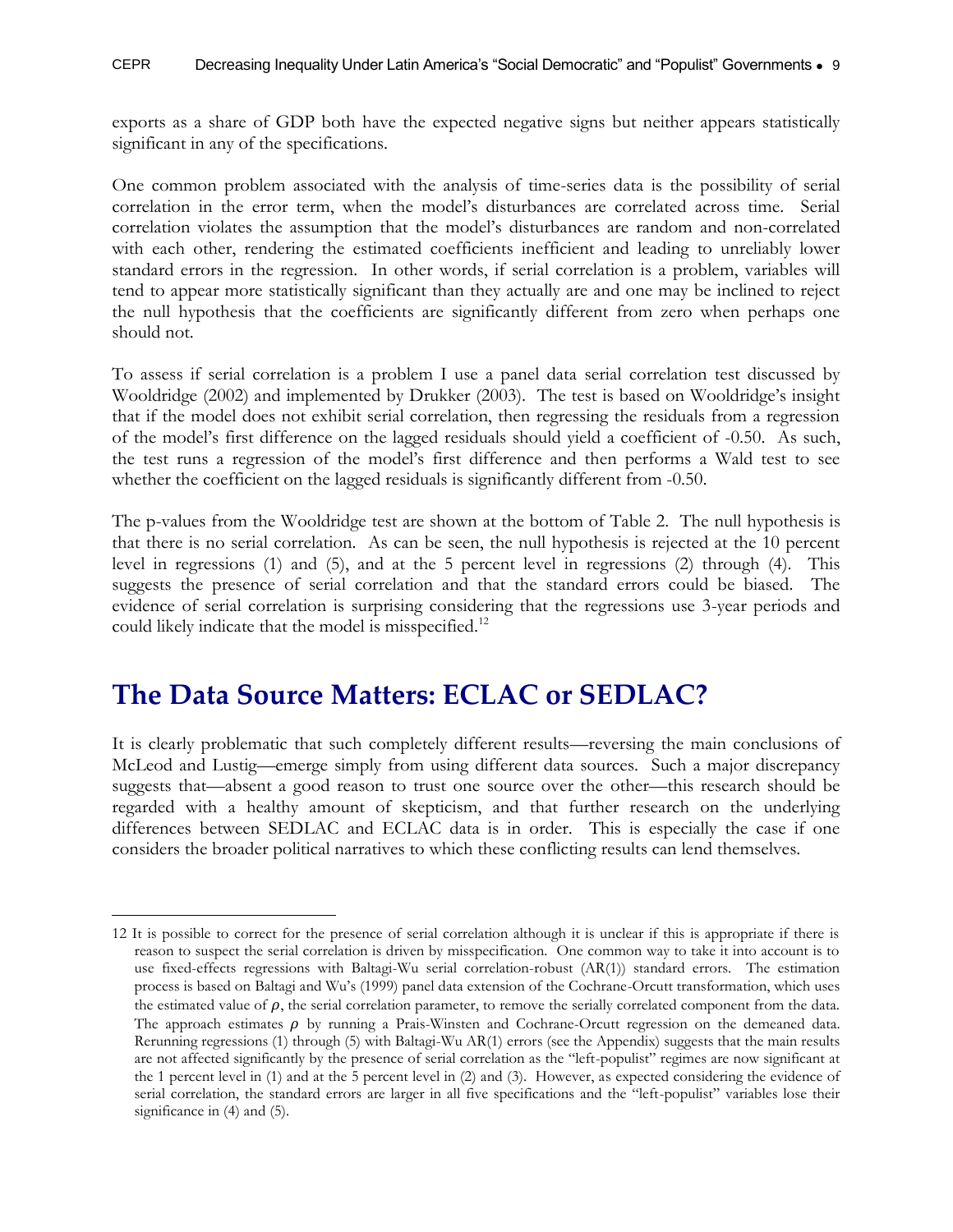| Differences Between ECLAC and SEDLAC Gini Coefficients (Percent) |                      |             |             |             |             |             |             |  |  |  |
|------------------------------------------------------------------|----------------------|-------------|-------------|-------------|-------------|-------------|-------------|--|--|--|
|                                                                  | Period 1             | Period 2    | Period 3    | Period 4    | Period 5    | Period 6    | Period 7    |  |  |  |
|                                                                  | $(1989-91)$          | $(1992-94)$ | $(1995-97)$ | $(1998-00)$ | $(2001-03)$ | $(2004-06)$ | $(2007-09)$ |  |  |  |
| "Left-Populist"                                                  |                      |             |             |             |             |             |             |  |  |  |
| Argentina                                                        | 7.7                  | 14.4        | 9.1         | 10.4        | 10.7        | 6.9         | 11.4        |  |  |  |
| <b>Bolivia</b>                                                   | $\ddot{\phantom{0}}$ |             | $-8.4$      | $-12.5$     | $-7.8$      | $-3.8$      | $-12.8$     |  |  |  |
| Ecuador                                                          | $\ddotsc$            | $\ddotsc$   | $-17.4$     | $-10.5$     | $-5.9$      | $-4.3$      | $-4.4$      |  |  |  |
| Venezuela                                                        | 10.8                 | 17.7        | 8.8         | 6.0         | 5.3         | 2.9         |             |  |  |  |
| <b>Social Democratic</b>                                         |                      |             |             |             |             |             |             |  |  |  |
| <b>Brazil</b>                                                    | 0.3                  | 0.8         | 4.6         | 6.7         | 7.0         | 7.1         | 8.1         |  |  |  |
| Chile                                                            | $-1.5$               | $-0.5$      | $-0.5$      | 1.1         | 0.2         | $-0.2$      | 1.0         |  |  |  |
| Uruguay                                                          | 16.0                 | 0.5         | 0.5         | 0.0         | 0.2         | 1.1         | $-0.2$      |  |  |  |

**TABLE 3**

Source: Author's calculations based on data from the Economic Commission for Latin America and the Caribbean and the Socio-economic Database for Latin America and the Caribbean.

As can be seen in **Table 3**, the Gini coefficients reported by ECLAC in some cases differ from SEDLAC's by as much as 17 percent. These large differences in measured inequality are all the more surprising considering that both datasets are based on the same underlying official household income surveys. The key difference between the two datasets lies in the handling of the raw surveys. In particular, ECLAC explicitly adjusts the surveys for income underreporting—when households in an income survey underreport their true amount of income, thus biasing the measurement of inequality— while SEDLAC does not.<sup>13</sup> Because income underreporting is likely more pronounced in wealthier households, failing to adjust for underreporting is expected to lead to a lower and biased estimate of inequality. However, since the actual pattern of underreporting is unknown, adjusting for underreporting often tends to produce estimates of inequality with an upward bias.<sup>14</sup>

The now well-known adjustment process, which was originally outlined by Altimir (1987), is based on reconciling the income reported in the household surveys with macro data from the national accounts. This was motivated by the systematically lower income per capita obtained from household survey data, as compared to the national accounts.<sup>15</sup> To give a rough sketch of the process: first, aggregate per capita income by category is obtained from the household survey data and then compared to that derived from the national accounts. Then, based on the gap between the

 $\overline{a}$ 

<sup>13</sup> Of course, other methodological differences exist. For instance, ECLAC addresses the problem of income nonresponse while SEDLAC does not, although no consensus exists over the proper way to deal with missing observations. See Paraje (2003) for an analysis of the impact of non-response on the measurement of inequality and Helwege and Birch (2007) for an account of the differences between SEDLAC and ECLAC's handling of household surveys.

<sup>14</sup> Székely and Hilgert (1999) provide detailed evidence that Latin American surveys are particularly deficient when it comes to measuring the income of those at the top of the income distribution. For instance, they find that in several countries the average income of the top 10 richest households in the surveys were significantly smaller than the wages of a typical manager of an average Latin American firm, suggesting that the income of the rich is grossly underestimated.

<sup>15</sup> See Atkinson and Micklewright (1983) for an early account of this discrepancy for the United Kingdom. Similarly, Atkinson et al (1995) extend this analysis to OECD countries. Altimir (1987) provides a comprehensive survey of these discrepancies in Latin America. Ravallion (2001) systematically examines the discrepancy between survey data and national accounts for a large sample of developing countries.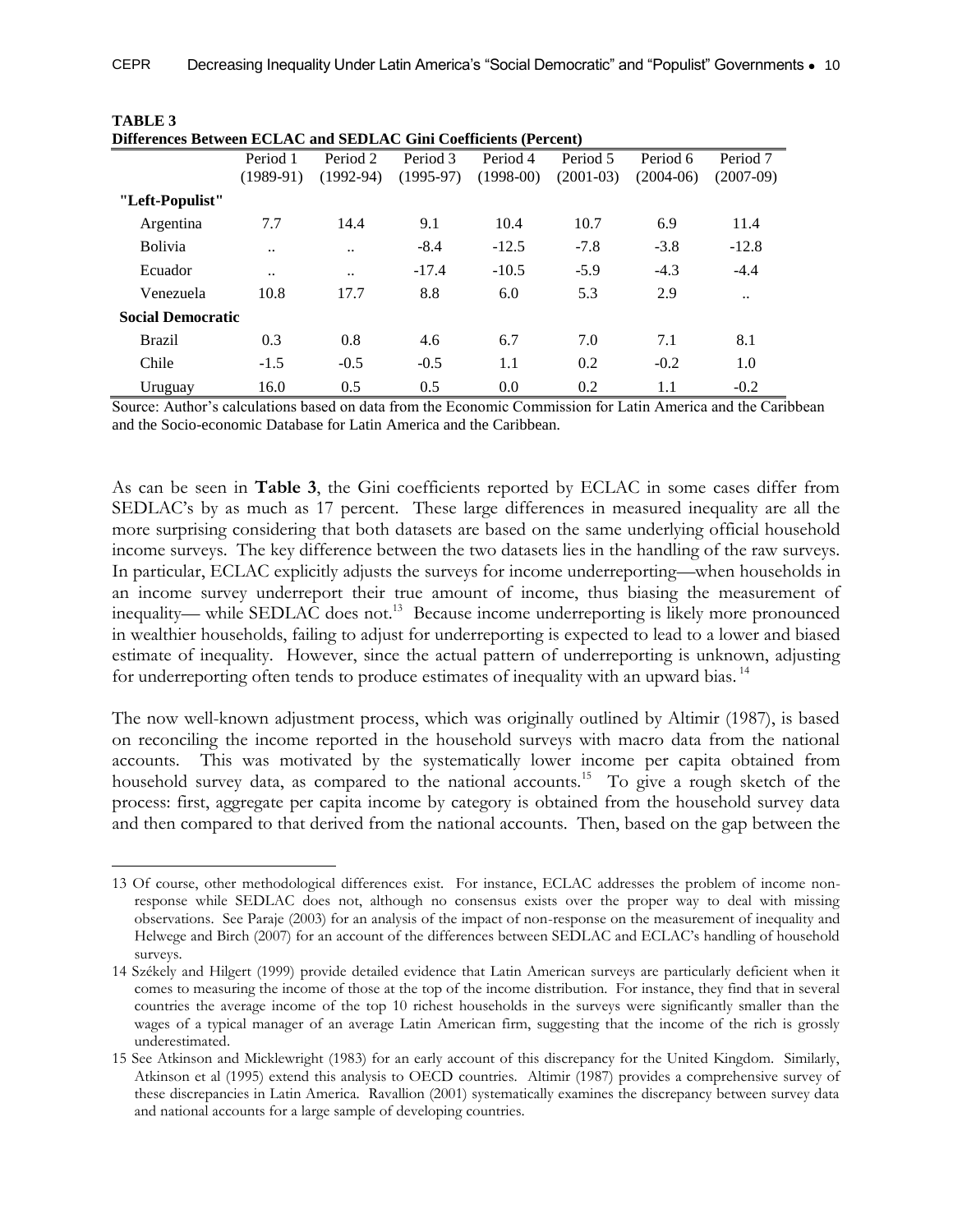two, an adjustment factor is derived for each income category. In the final step, the income reported in the surveys is scaled-up by multiplying it by the adjustment factor.

One detail about the final step deserves special attention. Altimir argues that it is reasonable to assume that the underreporting of property income is limited to the top quintile of the income distribution. Thus, whereas the adjustment factors are applied to the entire distribution of the other income categories, only the top quintile of reported property incomes receive the adjustment for property income.

Despite the importance of this well-known correction process, relatively little has been written on its merits and shortcomings. Several studies have pointed out that the adjustment process may simply replace the bias from underreporting with a new bias from the correction method, but few have tried to systematically quantify the tradeoff or how it affects different inequality indexes.<sup>16</sup> A notable exception is Paraje (2003), who employs an experimental approach to quantify the magnitude of the bias introduced by the underreporting of property income and the bias produced by the national accounts-based adjustment method. Using a range of simulated income distributions with varying patterns and degrees of underreporting, Paraje shows that the bias from underreporting in an unadjusted sample is broadly comparable in magnitude to —and in some cases smaller than —the bias from the adjustment process.<sup>17</sup>

The magnitude of the differences between ECLAC and SEDLAC data wouldn't matter very much for a fixed-effects approach if these were constant across time because what is important for this type of analysis is the variation *within* each country. However, the differences between the two data sets appear to fluctuate quite a lot in some countries and in a few cases are most pronounced in the first few observations. Since the fixed-effects approach relies on accounting for unobserved timeinvariant factors by allowing country-specific intercepts, the large observed differences between ECLAC and SEDLAC's data for the first few observations can have large implications and alter the sign and significance of the explanatory variables.

To give a concrete example, Venezuela's initial inequality is much higher according to ECLAC data than according to SEDLAC's, which contributes to a *positive* fixed-effect instead of the negative one reported by McLeod and Lustig. This could be interpreted as meaning that the unobserved impact of historical and institutional factors *increase* inequality in Venezuela according to ECLAC's data while SEDLAC's suggests that inequality, in the long-run, should be *lower* than current levels. Clearly, both cannot simultaneously be true and the difference matters quite a lot when interpreting Venezuela's experience over the last decade.

 $\overline{a}$ 16 It is beyond the scope of this paper to provide a full survey of this literature. However, see Lustig and Mitchell (1995) for early applications of the adjustment process to poverty estimates in Mexico. Helwege and Birch (2007) provide a useful survey of the differences in the handling of income surveys between various international organizations. World Bank (2004) discusses some problems with common underreporting correction methods. Bravo and Valderrama Torres (2011) decompose the effects of the adjustment process by income category for the case of Chile's Casen surveys.

<sup>17</sup> For instance, in one simulation where property income is concentrated in the top 10% of the income distribution and as many as 75% of survey respondents underreport, the underreporting bias leads to an *underestimation* of the Gini coefficient of between 5.6% and 5.8%. The bias from the correction method, on the other hand, leads to an *overestimation* of the Gini coefficient of between 2% and 4.3%. Paraje also shows that out of all the most common inequality measures, the Gini coefficient is relatively less sensitive to underreporting adjustments made at both the lower and upper tails of the income distribution.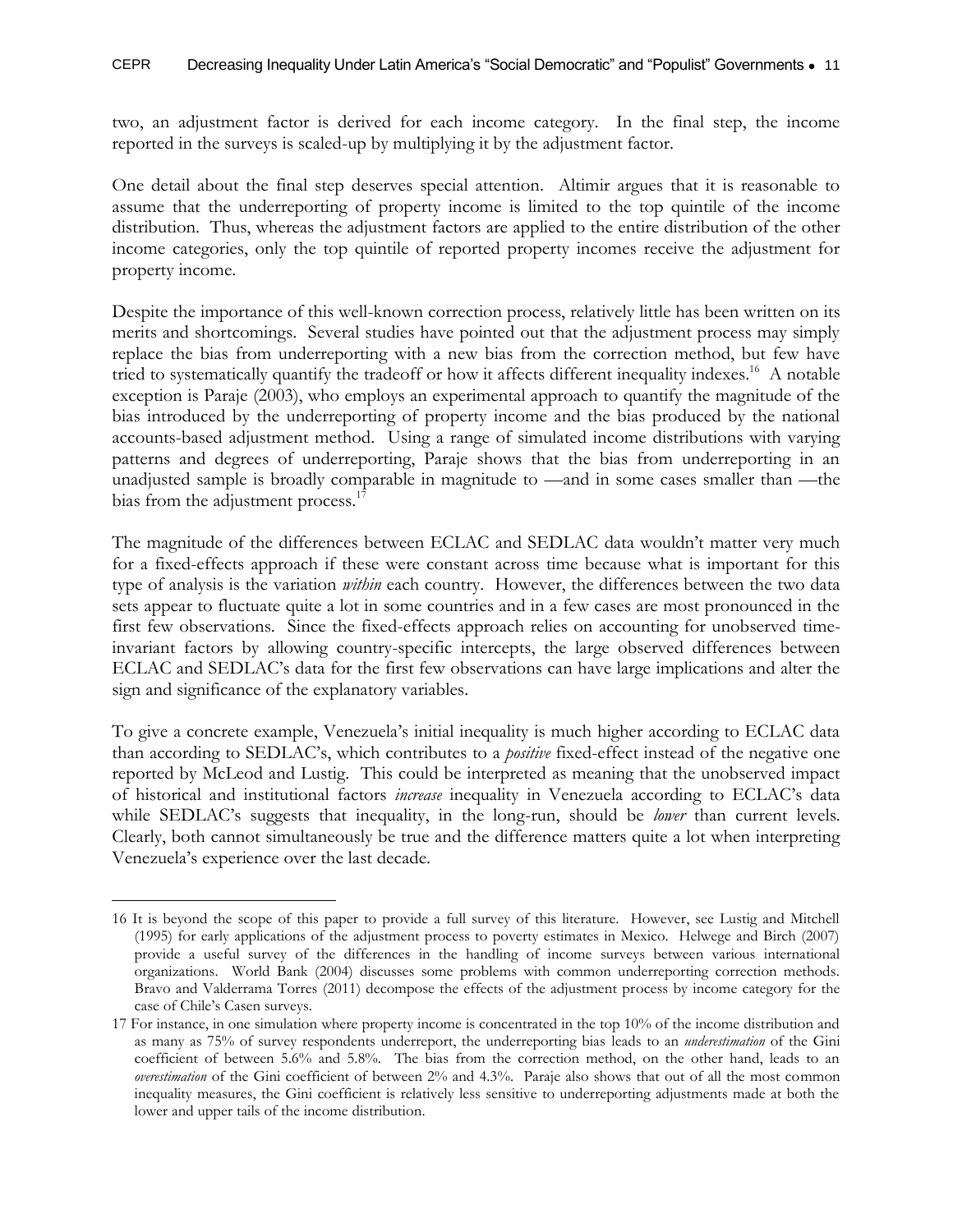McLeod and Lustig note that they avoid ECLAC data because its correction for income underreporting is "controversial." Although relying instead on SEDLAC's unadjusted data certainly has its appeals and ECLAC's adjustment method is imperfect, there is nevertheless no clear a priori rationale for discarding an imperfect adjustment in favor of no adjustment at all, especially when the bias due to underreporting is likely at least comparable to the bias introduced by the correction method. Thus, in the absence of compelling criteria for privileging one data set over the other, it is reasonable to suggest that econometric results should be robust to both sources.

### <span id="page-13-0"></span>**Conclusion**

This paper examined the claim that Latin America's "social democratic" governments have effectively lowered income inequality in their respective countries through effective policies, while so-called "left-populist" governments have not. It found that using inequality data from ECLAC leads to the exact opposite conclusion: it is the "left-populist" countries (i.e. Argentina, Bolivia, Ecuador and Venezuela) that appear to have effectively lowered income inequality. The original results reported by McLeod and Lustig (2011), thus, appear highly sensitive to the use of data from SEDLAC.

It is worth noting that the McLeod and Lustig study is problematic for a whole host of reasons, beginning with the arbitrary and ill-defined nature of the distinction between the two types of government that it is comparing. It is not clear that the distinction captures anything more than a general antipathy toward one group of governments and a more positive attitude toward the other group. As noted above, Chile's "social democratic" period could just as easily have begun with the first Concertación transitional government in 1989, and Brazil's with the Cardoso administration of 1995 through 2002. And as also noted, there are econometric indications that their model may be otherwise misspecified.

For these reasons, the current study makes no attempt, as McLeod and Lustig do, to draw conclusions about the relative effectiveness of countries classified into these two rather dubious categories, in reducing income inequality. Nor does it argue that one data set, which produces opposite results from the other, is superior to that other data set. Rather, the aim is simply to caution against attempts to draw conclusions with potentially major policy implications when something as fundamental as the choice of dataset so drastically alters the results. Thus, for further cross-country econometric research on the determinants of income inequality in Latin America to be useful, more effort needs to be devoted to systematically understand the differences between the main sources of data on income inequality and the relative biases introduced by their underlying methods. In this context, empirical research on the patterns of income underreporting, both between countries and across time, as well as their impact on the measurement of inequality in Latin America would likely be a fruitful avenue for future research.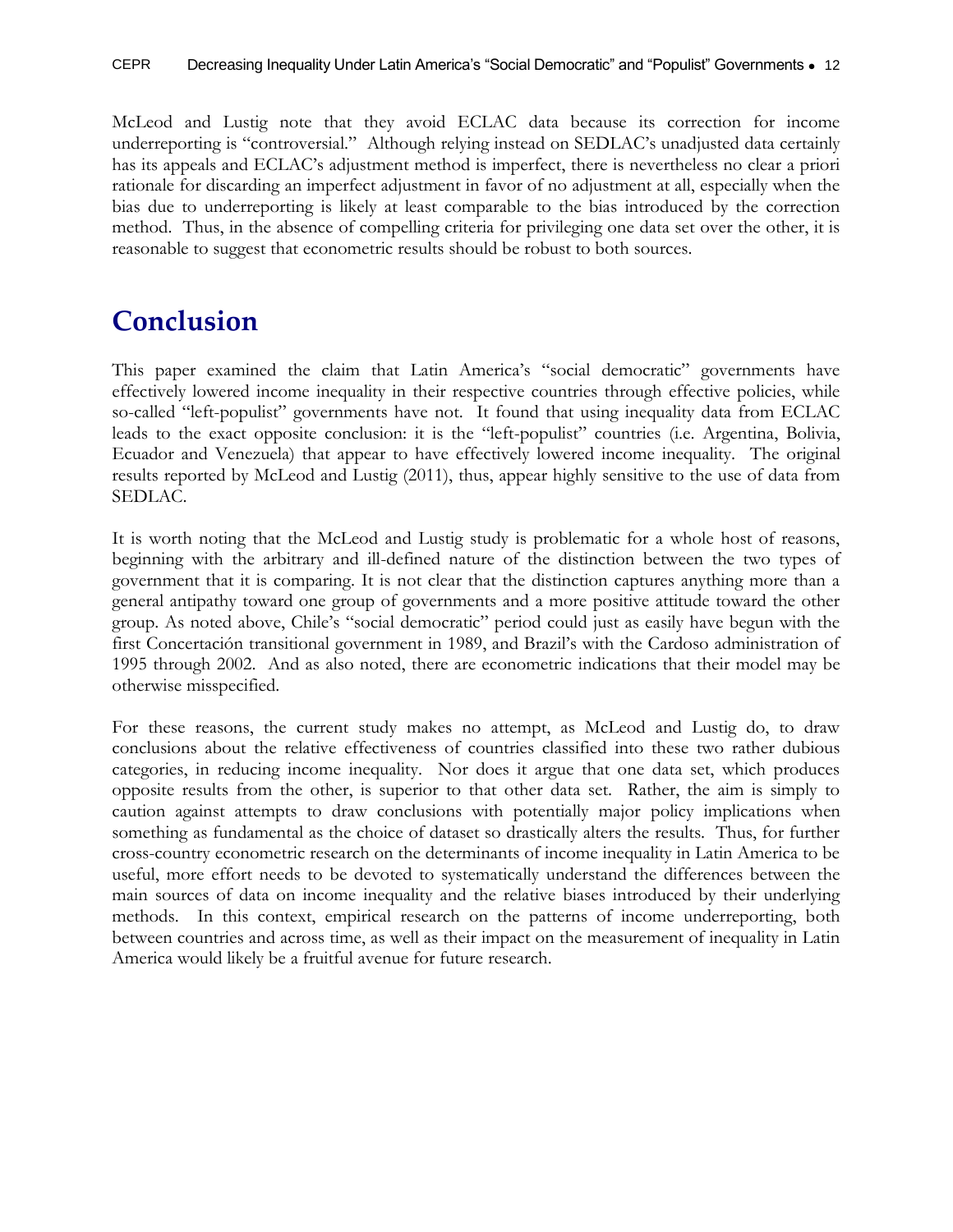### <span id="page-14-0"></span>**References**

Altimir, Oscar. 1987. "Income Distribution Statistics in Latin America and Their Reliability." *Review of Income and Wealth.* Vol. 33, Issue 2, pp. 111-155.

Atkinson, Anthony Barnes and John Micklewright. 1983. "On the Reliability of Income Data in the Family Expenditure Survey 1970-1977." *Journal of the Royal Statistical Society.* Vol. 146, No. 1, pp. 33- 61.

Baltagi, Badi H and Ping X. Wu. 1999. "Unequally Spaced Panel Data Regressions With AR(1) Disturbances." *Econometric Theory* 15: 814-823

Barro, Robert. 2008. "Inequality and Growth Revisited." *Asian Development Bank.* Working Paper Series on Regional Economic Integration. N.11.

Birdsall, Nancy, Nora Lustig and Darryl McLeod. 2011. "Declining Inequality in Latin America: Some Economics, Some Politics." *Center for Global Development.* Working Paper 251.

Bravo, David and Jose A. Valderrama Torres. 2011. "The Impact of Income Adjustment in the Casen Survey on the Measurement of Inequality in Chile." *Universidad de Chile. Estudios de Economía.*  Vol. 38 – N.1, pp. 43-65.

Castañeda, Jorge. 2006. Latin America's Left Turn. *Foreign Affairs.*

CEDLAS and the World Bank. 2010. "A Guide to the Socioeconomic Database for Latin America and the Caribbean."

CEPAL. 2010. "La hora de la igualdad: brechas por cerrar, caminos por abrir."

Drukker, David M. 2003. "Testing for Serial Correlation in Linear Panel-Data Models." *The Stata Journal* 3, Number 2, pp. 168-177.

Gasparini, Leonardo and Nora Lustig. 2011. "The Rise and Fall of Inequality in Latin America." *Society for the Study of Economic Inequality.* Working Paper Series 2011-213.

Helwege, Ann and Melissa Birch. 2007. "Declining Poverty in Latin America? A Critical Analysis of New Estimates by International Institutions." *Global Development and Environment Institute.* Working Paper No. 07-02.

Kaufman, Robert. 2007. "Political Economy and the 'New Left.'" *The 'New Left' and Democratic Governance in Latin America.* Edited by Arnson, Cynthia, and José Raúl Perales. Woodrow Wilson International Center for Scholars.

Lustig, Nora and Darryl McLeod. 2009. "Are Latin America's New Left Regimes Reducing Inequality Faster?" Addendum to *Poverty, Inequality and the New Left in Latin America*. *Woodrow Wilson International Center for Scholars. Latin America Program.*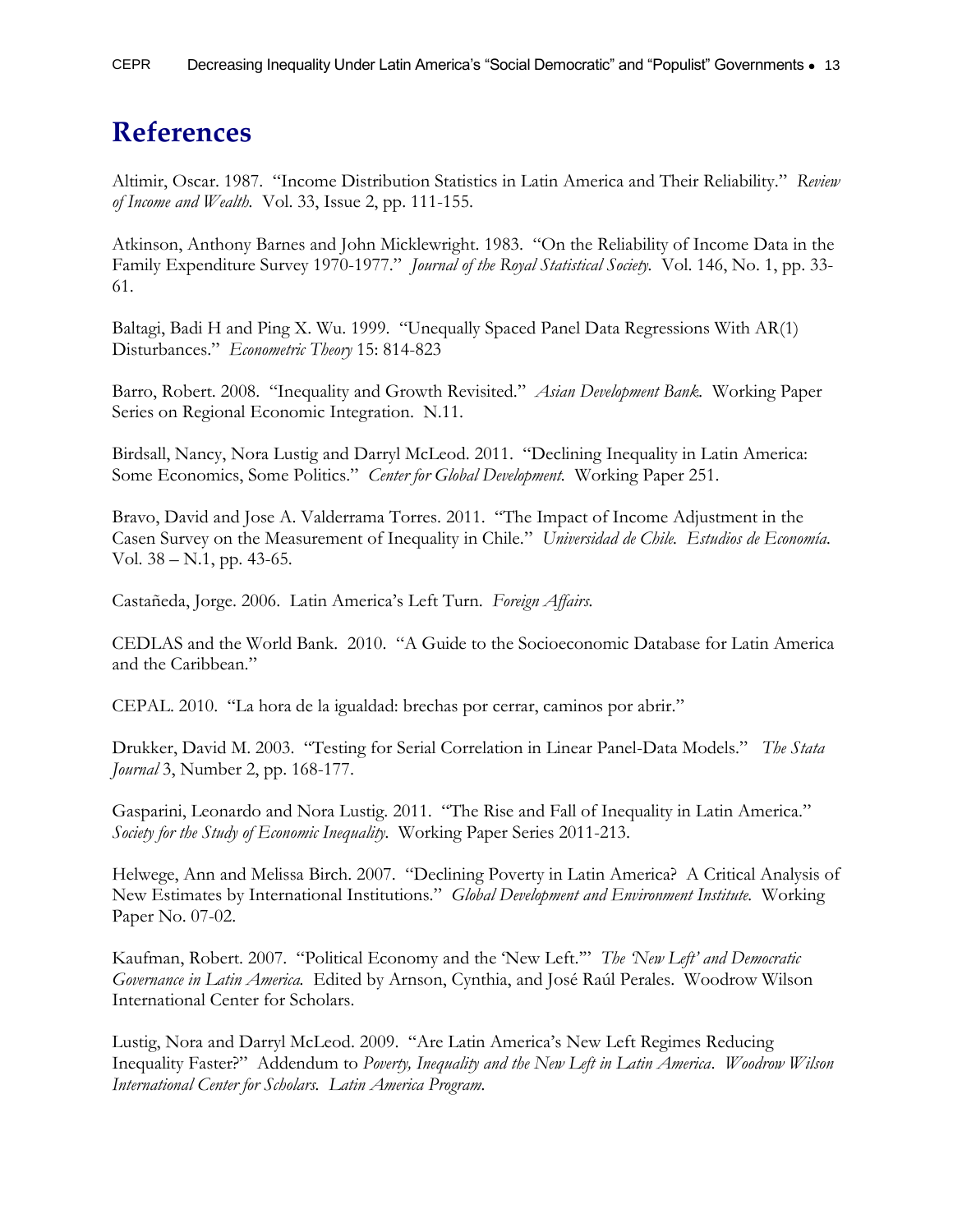Lustig, Nora and Ann Mitchell. 1995. "Poverty in Mexico: The Effects of Adjusting Survey Data for Under-Reporting." *Estudios Económicos.* Vol. 10, No. 1 (19), pp. 2-28.

McLeod, Darryl and Nora Lustig. 2011. "Inequality and Poverty under Latin America's New Left Regimes." *Tulane Economics Working Paper Series.* Working Paper 1117.

Paraje, Guillermo Raul. 2003. "How Does Underreporting Affect Inequality Evaluation? A Simulation Approach." *Three Essays on Inequality Measurement (with a special reference to Argentina).*  Doctoral Dissertation submitted to the University of Cambridge.

Székely, Miguel and Marianne Hilgert. 1999. "What's Behind the Inequality We Measure: An Investigation Using Latin American Data." *The Inter-American Development Bank.* Working Paper #409.

Vargas Llosa, Alvaro. 2007. "The Return of the Idiot." *Foreign Policy.* 

Wooldridge, Jefferey M. 2002. *Econometric Analysis of Cross Section and Panel Data.* Cambridge, MA: MIT Press.

World Bank. 2004. "Inequality in Latin America and the Caribbean: Breaking with the Past?"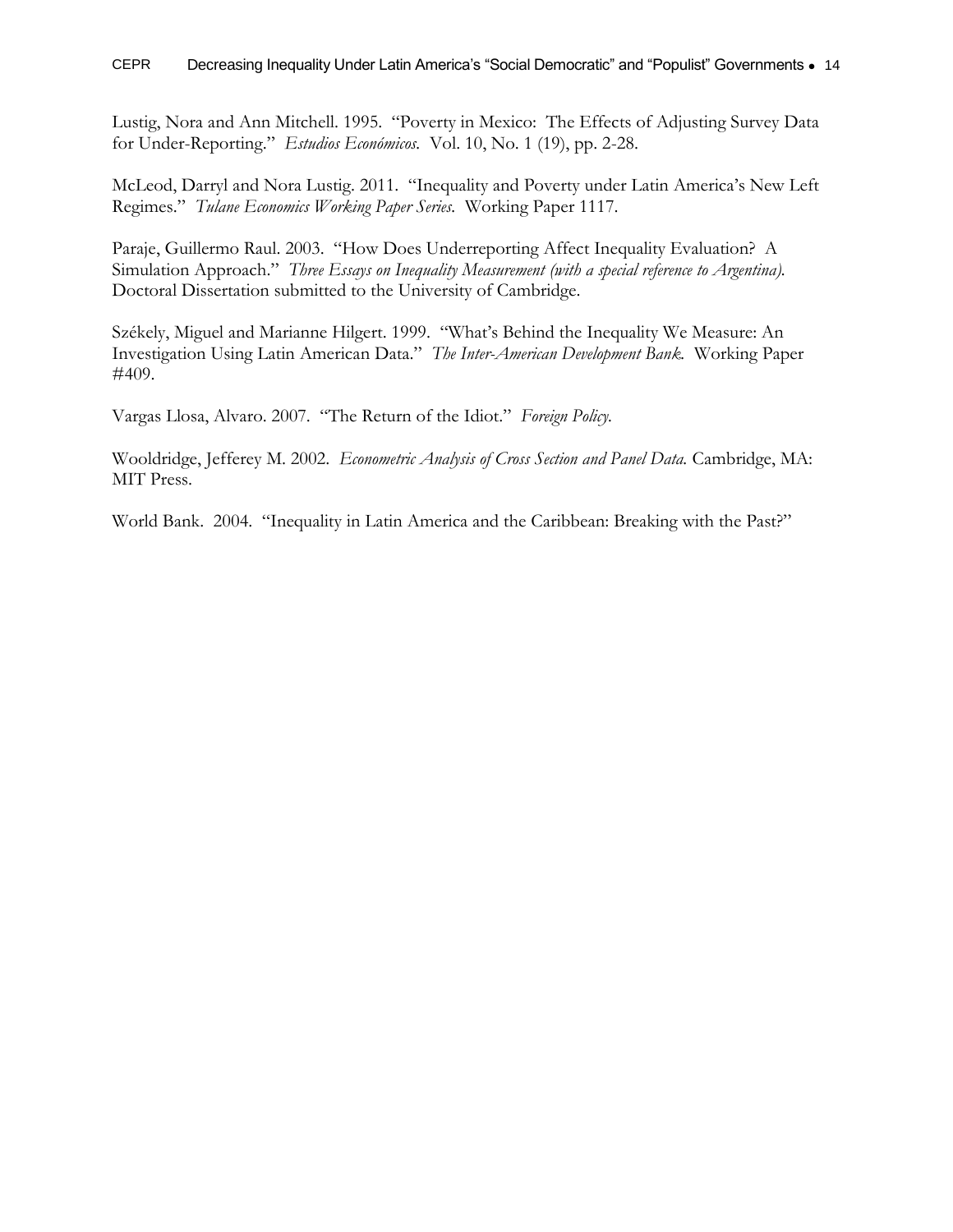## <span id="page-16-0"></span>**Appendix**

#### **TABLE A1 Summary Statistics**

| Variable                                                       | Obs.      | Mean  | Std.<br>Dev. | Min      | Ma<br>X |
|----------------------------------------------------------------|-----------|-------|--------------|----------|---------|
| <b>ECLAC Gini Coefficient</b>                                  | 110       | 51.33 | 4.95         | 41.2     | 62.5    |
| SD Cumulative Years in Power                                   | 126       | 0.25  | 1.20         | $\Omega$ | 9       |
| SD Regime Years per Period                                     | 126       | 0.15  | 0.65         | $\Omega$ | 3       |
| LP Cumulative Years in Power                                   | 126       | 0.30  | 1.32         | $\theta$ | 10      |
| LP Regime Years per Period                                     | 126       | 0.18  | 0.69         | $\theta$ | 3       |
| Government Consumption (log % of GDP)                          | 126       | 2.43  | 0.33         | 1.3      | 3.4     |
| Social Spending (log % of GDP)                                 | 119       | 2.32  | 0.48         | 1.2      | 3.2     |
| Log Real GDP per capita (2005 PPP)<br>dollars)                 | 126       | 8.70  | 0.49         | 7.5      | 9.5     |
| Inflation Rate (Average CPI)                                   | 126       | 1.13  | 5.20         | $\theta$ | 37.6    |
| Log Terms of Trade Index                                       | 126       | 4.61  | 0.17         | 4.2      | 5.4     |
| Remittances/GDP                                                | 119       | 3.37  | 4.43         | $\Omega$ | 19.8    |
| Log Merchandise Exports (% of GDP)                             | 126       | 2.88  | 0.51         | 1.6      | 3.9     |
| Fuel Exports (Log Share of Merchandise)<br>Number of Countries | 124<br>18 | 1.10  | 2.12         | $-5.7$   | 4.6     |
| Number of Periods                                              | 7         |       |              |          |         |

Source: Author's calculations. Data for government consumption, real GDP per capita, terms of trade, remittances, merchandise exports and fuel exports come from the World Bank's World Development Indicators. Inflation data came from the IMF's World Economic Outlook. Social spending as a percent of GDP came from the Economic Commission for Latin America and the Caribbean.

#### **FIGURE A1 ECLAC vs. SEDLAC Gini Coefficients (1989-2009, 3-year periods)**

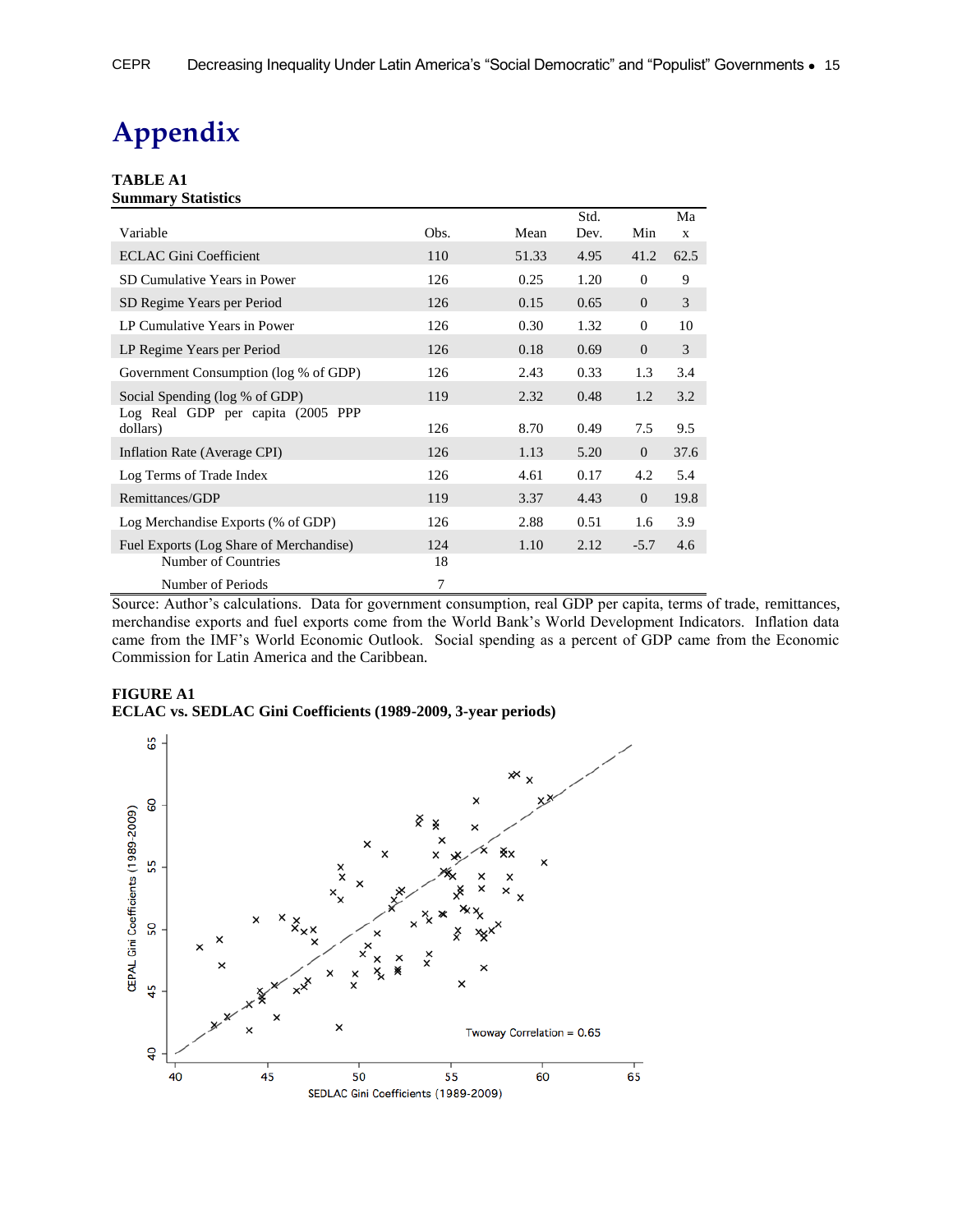| TABLE A2 |  |
|----------|--|
|----------|--|

| 3 year panel                                                                                                              | without fixed effects |                                      |                    |               | with fixed effects                 |                    |                              |                                     |  |
|---------------------------------------------------------------------------------------------------------------------------|-----------------------|--------------------------------------|--------------------|---------------|------------------------------------|--------------------|------------------------------|-------------------------------------|--|
| Dependent Variable:                                                                                                       |                       | Gini Coefficient<br>Gini Coefficient |                    |               |                                    |                    |                              |                                     |  |
| (t-statistics in parentheses)                                                                                             | 1.1                   | 1.2                                  | 1.3                | 1.4           | $1.5\,$                            | 1.6                | 1.7                          | $1.8^{\scriptscriptstyle 3/}$       |  |
| 3/<br>Social Democratic Regime (years)<br>or cumulative years in office                                                   | 0.40<br>(2.0)         | 1.54<br>(2.4)                        | 0.72<br>(1.0)      |               | $-0.43 -0.40$<br>$-(2.5)$ $-(2.7)$ | -1.31              | $-1.42$<br>$-(3.2)$ $-(4.1)$ | $-0.63$<br>$-(2.7)$                 |  |
| Left-Populist Regime (years in office)<br>or cumulative years in office                                                   | $-0.81$<br>$-(3.8)$   | $-0.90$<br>$-(1.4)$                  | $-1.3$<br>$-(1.8)$ | 0.04<br>(0.2) | $-0.14$<br>$-(0.7)$                | 0.47<br>(0.8)      | 0.11<br>(0.2)                | $-0.08$<br>$-(0.2)$                 |  |
| Government Consp (log % GDP)                                                                                              | 9.0<br>(11.7)         |                                      | 9.3<br>(8.2)       |               | 6.2<br>(3.7)                       |                    | 5.0<br>(2.4)                 | 5.2<br>(2.4)                        |  |
| Public Social Spending (log % GDP)                                                                                        | $-2.0$<br>$-(2.3)$    |                                      | $-2.9$<br>$-(2.8)$ |               | $-2.4$<br>$-(1.7)$                 |                    | $-3.2$                       | $-3.7$<br>$-(2.2)$ $-(2.5)$         |  |
| Per capita income \$ppp 2005 (log)                                                                                        | $-3.2$<br>$-(2.8)$    | $-6.3$<br>$-(4.7)$                   | $-4.4$<br>$-(3.4)$ | 0.3<br>(0.1)  | $1.0\,$<br>(0.3)                   | $-3.6$<br>$-(1.1)$ | -1.8                         | $-2.0$<br>$-(0.6)$ $-(0.7)$         |  |
| Inflation rate (average CPI change)                                                                                       | 0.3<br>(5.0)          |                                      |                    |               | 0.23<br>(2.9)                      |                    |                              |                                     |  |
| Net barter terms of trade (log)                                                                                           |                       | 2.6<br>(0.8)                         | 5.2<br>(1.6)       |               |                                    | -4.6<br>$-(2.4)$   | $-3.0$<br>$-(1.4)$           | $-2.1$<br>$-(0.8)$                  |  |
| Remitances/GDP                                                                                                            |                       | 0.22<br>(2.2)                        | 0.13<br>(1.7)      |               |                                    | -0.19<br>$-(3.0)$  |                              | $-0.18 - 0.19$<br>$-(2.8)$ $-(3.0)$ |  |
| Merchandise Exports % of GDP                                                                                              |                       | $-4.1$<br>$-(4.7)$                   | $-1.8$<br>$-(2.3)$ |               |                                    | $-3.5$<br>$-(1.8)$ | $-3.1$<br>$-(2.1)$           | $-2.9$<br>$-(2.0)$                  |  |
| Fuel exports % of merchandise exports                                                                                     |                       | $-0.07$<br>$-(0.3)$                  | 0.08<br>(0.4)      |               |                                    | 0.60<br>(3.5)      | 0.63<br>(3.4)                | 0.63<br>(3.5)                       |  |
| Constant                                                                                                                  | 63<br>(6.6)           | 119<br>(4.2)                         | 58<br>(2.7)        | 50<br>(1.6)   | 34<br>(1.2)                        | 119<br>(4.2)       | 88<br>(2.7)                  | 86<br>(2.5)                         |  |
| Number of Observations                                                                                                    | 86                    | 85                                   | 80                 | 86            | 85                                 | 80                 | 80                           | 83                                  |  |
| Number of Countries 2/                                                                                                    | 17                    | 17                                   | 17                 | 17            | 17                                 | 17                 | 17                           | 18                                  |  |
| Adjusted $\mathbb{R}^2$                                                                                                   | 0.16                  | 0.31                                 | 0.51               | 0.75          | 0.80                               | 0.78               | 0.80                         | 0.81                                |  |
| Std Error of Regression                                                                                                   | 4.2                   | 3.9                                  | 3.3                | 2.3           | 2.1                                | 2.2                | 2.1                          | 2.1                                 |  |
| Cross-section/period fixed effects redundancy F test<br>prob value for fixed effects F-test (joint period/cross section). |                       |                                      |                    | 9.7<br>70.O)  | 6.7<br>(0,0)                       | 7.9<br>(0,0)       | 5.7<br>(0,0)                 | 5.5<br>70 O)                        |  |

**Original SEDLAC Gini Coefficient Regressions from McLeod and Lustig (2011)<sup>a</sup>**

1/ Includes both period and country fixed effects, t-statistics based on white diagonal robust errors.

2/ Gini coefficients are actual survey values from CEDLAS, selected to represent each three year interval. If availble the last year in the three year interval is used, otherwise the first or last year are used.

3/ Includes Uruguay.

<sup>a</sup> This table was reproduced from Page 19 of McLeod and Lustig (2011).